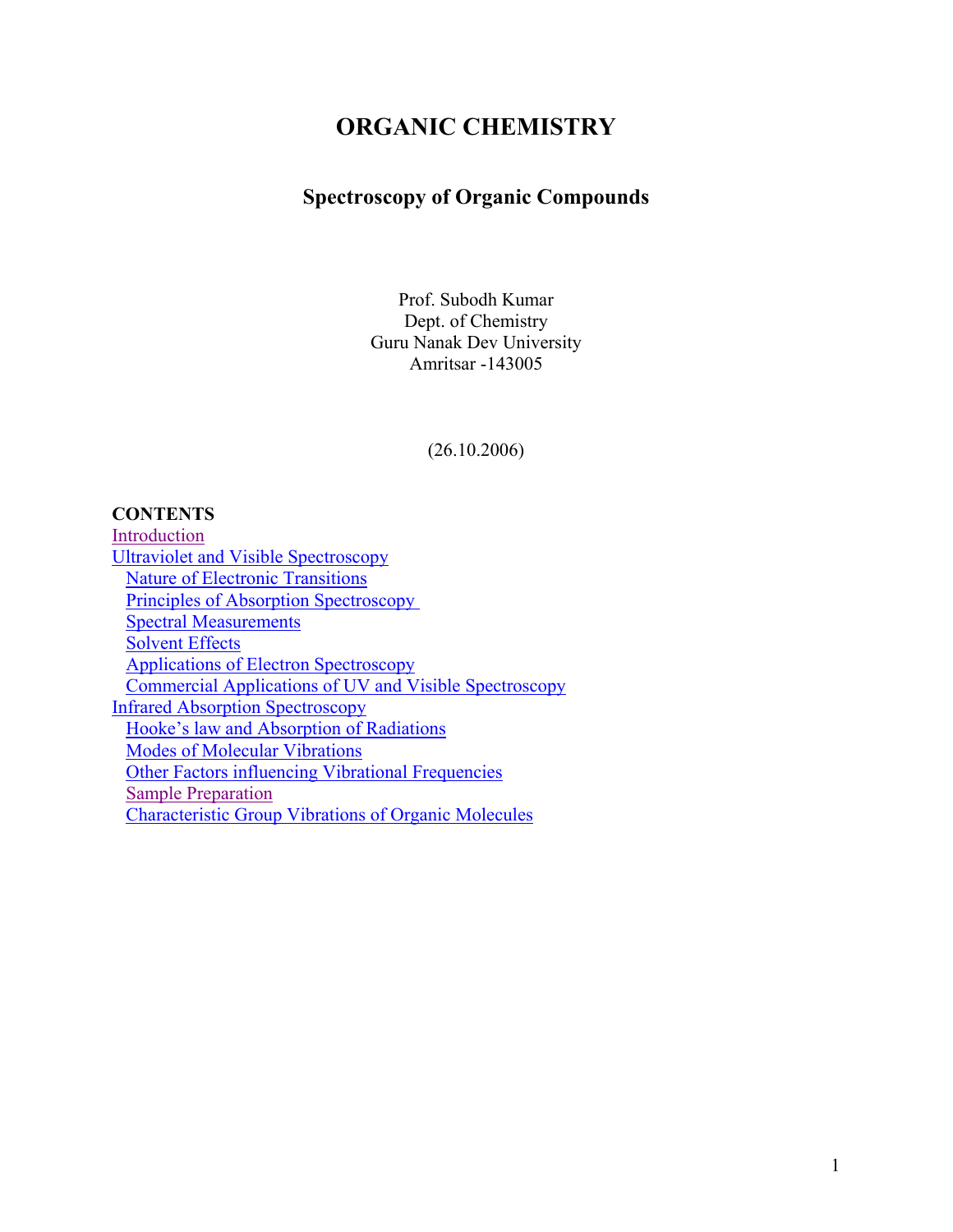## **Introduction**

The molecular spectroscopy is the study of the interaction of electromagnetic waves and matter. The scattering of sun's rays by raindrops to produce a rainbow and appearance of a colorful spectrum when a narrow beam of sunlight is passed through a triangular glass prism are the simple examples where white light is separated into the visible spectrum of primary colors. This visible light is merely a part of the whole spectrum of electromagnetic radiation, extending from the radio waves to cosmic rays. All these apparently different forms of electromagnetic radiations travel at the same velocity but characteristically differ from each other in terms of frequencies and wavelength (Table 1).

| Radiation type             | Wave length                  | Frequency                | Applications        |
|----------------------------|------------------------------|--------------------------|---------------------|
|                            | $\lambda$ , $(\AA)$          | $v = c / \lambda$ , (Hz) |                     |
| radio                      | $10^{14}$                    | $3 \times 10^4$          |                     |
| Nuclear magnetic resonance | $10^{12}$                    | $3 \times 10^6$          |                     |
| Television                 | $10^{10}$                    | $3 \times 10^8$          | Spin orientation    |
| Radar                      | 10 <sup>8</sup>              | $3 \times 10^{10}$       |                     |
| Microwave                  | 10 <sup>7</sup>              | $3 \times 10^{11}$       | Rotational          |
| Far infrared               | 10 <sup>6</sup>              | $3 \times 10^{12}$       | Vibrational         |
| Near infrared              | 10 <sup>4</sup>              | $3 \times 10^{14}$       |                     |
| Visible                    | $8 \times 10^3$ - 4 x $10^3$ | $3.7 \times 10^{14}$ -   |                     |
|                            |                              | $7.5 \times 10^{14}$     |                     |
| Ultraviolet                | $3 \times 10^3$              | $1 \times 10^{15}$       | Electronic          |
| X-rays                     | $\mathbf{1}$                 | $3 \times 10^{18}$       |                     |
| Gamma rays                 | $10^{-2}$                    | $3 \times 10^{20}$       | Nuclear transitions |
| Cosmic rays                | $10^{-4}$                    | $3 \times 10^{22}$       |                     |

# *Table 1: The electromagnetic spectrum*

The propagation of these radiations involves both electric and magnetic forces which give rise to their common class name electromagnetic radiation. In spectroscopy, only the effects associated with electric component of electromagnetic wave are important. Therefore, the light wave traveling through space is represented by a sinusoidal trace (figure 1). In this diagram  $\lambda$  is the wavelength and distance A is known as the maximum amplitude of the wave. Although a wave is frequently characterized in terms of its wavelength  $\lambda$ , often the terms such as wavenumber ( $\overline{v}$ ), frequency (ν), cycles per second (cps) or hertz (Hz) are also used.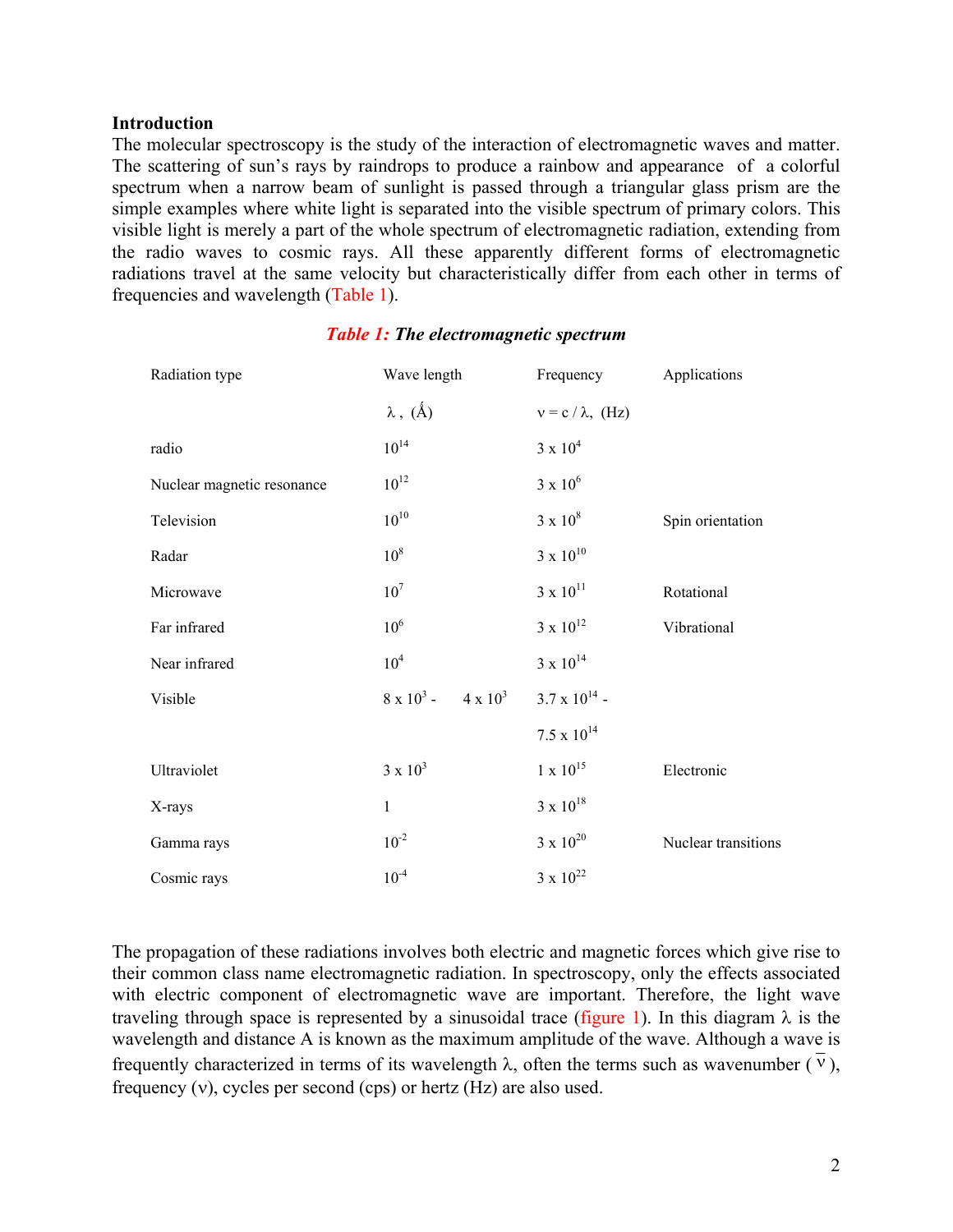

*Figure 1: Wave like propagation of light (* $\lambda$  *= wavelength, A = amplitude)* 

The unit commonly used to describe the wavelength is centimeters (cm), the different units are used to express the wavelengths in different parts of the electromagnetic spectrum. For example, in the ultraviolet and visible region, the units use are angstrom  $(\hat{A})$  and nanometer (nm). In the infrared region, the commonly used unit is wavenumber  $(\overline{v})$ , which gives the number of waves per centimeter. Thus

1 cm = 
$$
10^7
$$
 nm =  $10^8$  Å  
1 Å =  $10^{-1}$  nm =  $10^{-8}$  cm

 The four quantities wavelength, wavenumber, frequency and velocity can be related to each other by following relationships

Wavelength  $(\lambda) = 1 / \overline{v} = c / v$ Wave-number  $(\overline{v}) = 1 / \lambda = v / c$ Frequency (v) = c /  $\lambda$  = c  $\overline{v}$ Velocity (c) =  $v\lambda = v / \overline{v}$ 

## **Absorption of Different Electromagnetic radiations by Organic Molecules**

In absorption spectroscopy, though the mechanism of absorption of energy is different in the ultraviolet, infrared and nuclear magnetic resonance regions, the fundamental process is the absorption of a discrete amount of energy. The energy required for the transition from a state of lower energy  $(E_1)$  to state of higher energy  $(E_2)$  is exactly equivalent to the energy of electromagnetic radiation that causes transition.



 *Figure 2: Energy transition for the absorption of any electromagnetic radiation*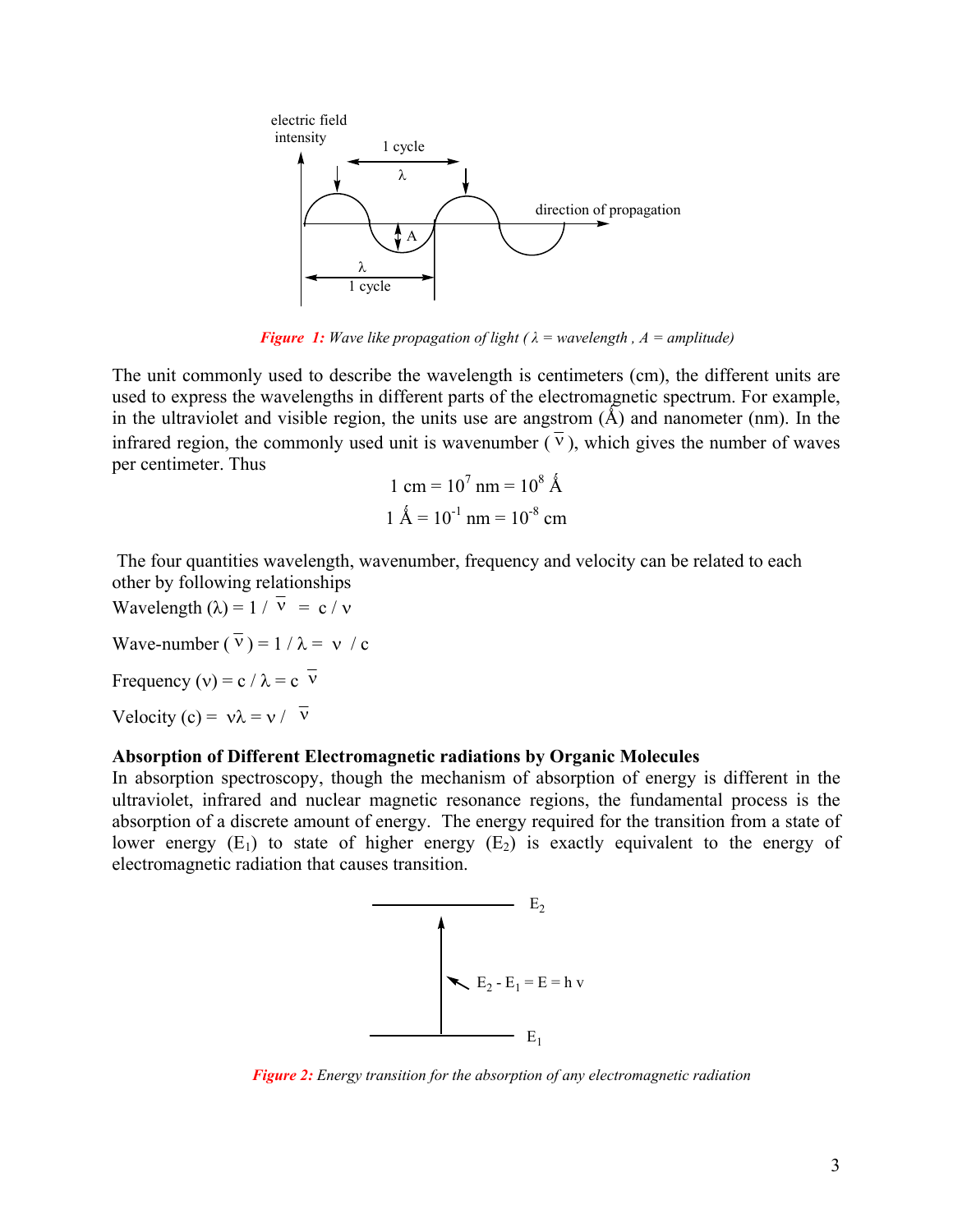<span id="page-3-0"></span> $\therefore$  E<sub>1</sub> – E<sub>2</sub> = E = hv = h c /  $\lambda$ 

Where E is energy of electromagnetic radiation being absorbed, h is the universal Planck's constant, 6.624 x  $10^{-27}$  erg sec and v is the frequency of incident light in cycles per second (cps or hertz, Hz), c is velocity of light 2.998 x  $10^{10}$  cm s<sup>-1</sup> and  $\lambda$  = wavelength (cm)

Therefore, higher is the frequency, higher would be the energy and longer is the wavelength, lower would be the energy. As we move from cosmic radiations to ultraviolet region to infrared region and then radio frequencies, we are gradually moving to regions of lower energies.

A molecule can only absorb a particular frequency, if there exists within the molecule an energy transition of magnitude  $E = h v$ 

Although almost all parts of electromagnetic spectrum are used for understanding the matter, in organic chemistry we are mainly concerned with energy absorption from only ultraviolet and visible, infrared, microwave and radiofrequency regions.

**Ultraviolet – visible spectroscopy** ( $\lambda$  200 - 800 nm) studies the changes in electronic energy levels within the molecule arising due to transfer of electrons from  $\pi$ - or non-bonding orbitals. It commonly provides the knowledge about  $\pi$ -electron systems, conjugated unsaturations, aromatic compounds and conjugated non-bonding electron systems etc.

**Infrared spectroscopy** ( $\overline{v}$  400-4000 cm<sup>-1</sup>) studies the changes in the vibrational and rotation movements of the molecules. It is commonly used to show the presence or absence of functional groups which have specific vibration frequencies viz.  $C=O$ ,  $NH<sub>2</sub>$ ,  $OH$ ,  $CH$ ,  $C-O$  etc.

**Nuclear magnetic resonance** (radiofrequency ν 60-600 MHz) provides the information about changes in magnetic properties of certain atomic nuclei. <sup>1</sup>H and <sup>13</sup>C are the most commonly studied nuclei for their different environments and provide different signals for magnetically non-equivalent nuclei of the same atom present in the same molecule.

In the present chapter, UV-Vis and Infrared spectroscopy have been discussed.

# **Ultraviolet and Visible Spectroscopy**

This absorption spectroscopy uses electromagnetic radiations between 190 nm to 800 nm and is divided into the ultraviolet (UV, 190-400 nm) and visible (VIS, 400-800 nm) regions. Since the absorption of ultraviolet or visible radiation by a molecule leads transition among electronic energy levels of the molecule, it is also often called as electronic spectroscopy. The information provided by this spectroscopy when combined with the information provided by NMR and IR spectral data leads to valuable structural proposals.

## **Nature of Electronic Transitions**

The total energy of a molecule is the sum of its electronic, its vibrational energy and its rotational energy. Energy absorbed in the UV region produces changes in the electronic energy of the molecule. As a molecule absorbs energy, an electron is promoted from an occupied molecular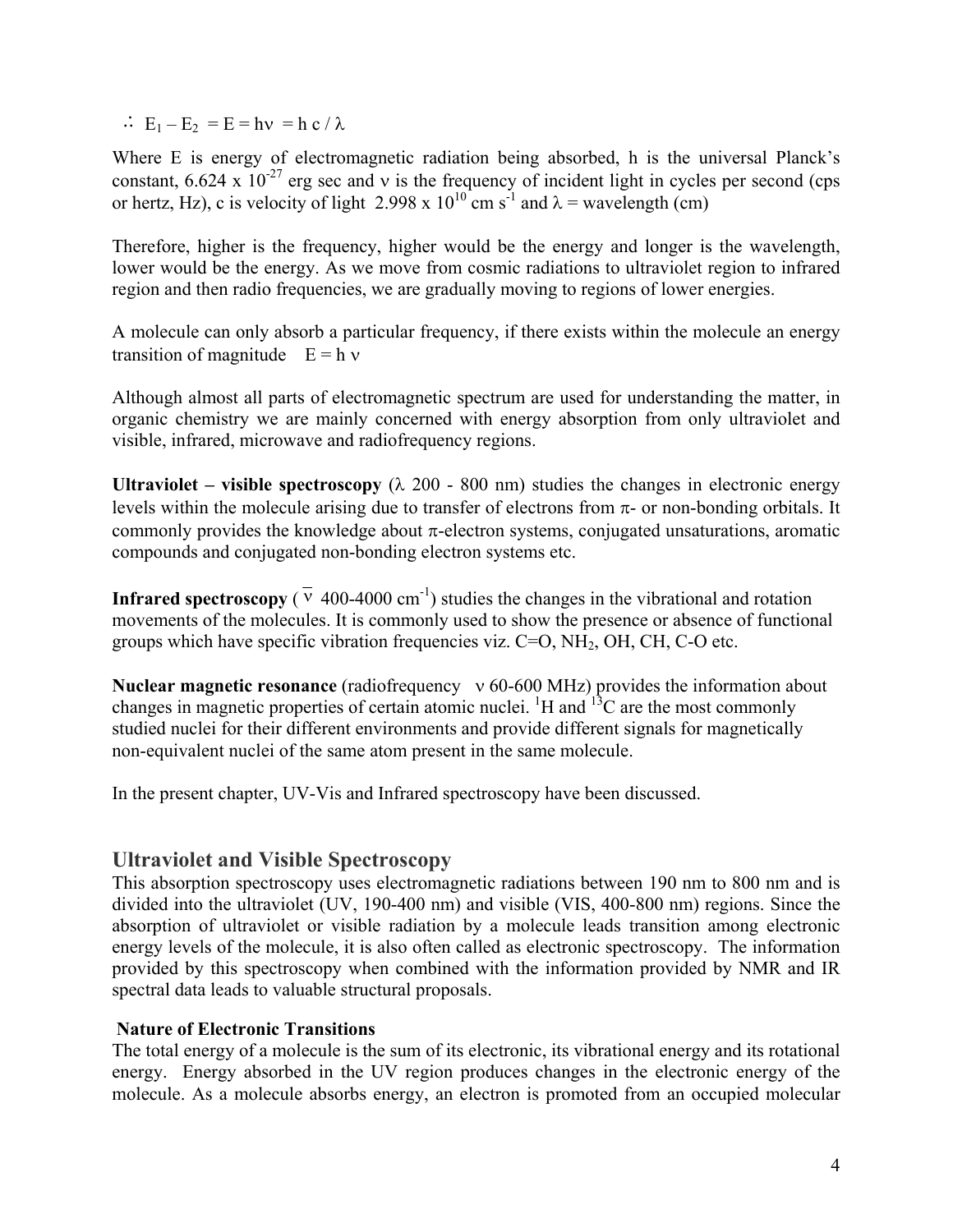orbital (usually a non-bonding n or bonding  $\pi$  orbital) to an unoccupied molecular orbital (an antibonding  $\pi^*$  or  $\sigma^*$  orbital) of greater potential energy (figure 3). For most molecules, the lowest-energy occupied molecular orbitals are σ orbitals, which correspond to σ bonds. The π orbitals lie at relatively higher energy levels than  $\sigma$  orbitals and the non-bonding orbitals that hold unshared pairs of electrons lie even at higher energies. The antibonding orbitals ( $\pi^*$  and  $\sigma^*$ ) are orbitals of highest energy. The relative potential energies of these orbitals and vaious possible transitions have been depicted in figure 3.

The saturated aliphatic hydrocarbons (alkanes) exhibit only  $\sigma \rightarrow \sigma^*$  transitions but depending on the functional groups the organic molecules may undergo several possible transitions which can be placed in the increasing order of their energies viz.  $n \to \pi^*$   $\lt$   $n \to \sigma^*$   $\lt$   $\pi \to \pi^*$   $\lt$   $\sigma \to$  $\pi^*$  <  $\sigma \to \sigma^*$ . Since all these transitions require fixed amount of energy (quantized), an ultraviolet or visible spectrum of a compound would consist of one or more well defined peaks, each corresponding to the transfer of an electron from one electronic level to another. If the differences between electronic energy levels of two electronic states are well defined i.e. if the nuclei of the two atoms of a diatomic molecule are held in fixed position, the peaks accordingly should be sharp. However, vibrations and rotations of nuclei occur constantly and as a result each electronic state in a molecule is associated with a large



*Figure 3 : Relative energies of orbitals most commonly involved in electronic spectroscopy of organic molecules* 

number of vibrational and rotational states. At room temperature, the molecules in the ground state will be in the zero vibrational level  $(Gv_0)$ . This is shown schematically in figure 4. The transition of an electron from one energy level to another is thus accompanied by simultaneous change in vibrational and rotational states and causes transitions between various vibrational and rotational levels of lower and higher energy electronic states. Therefore many radiations of closely placed frequencies are absorbed and a broad absorption band is obtained. When a molecule absorbs ultraviolet or visible light of a defined energy, an assumption is made that only one electron is excited form bonding orbital or non-bonding orbital to an anti-bonding orbital and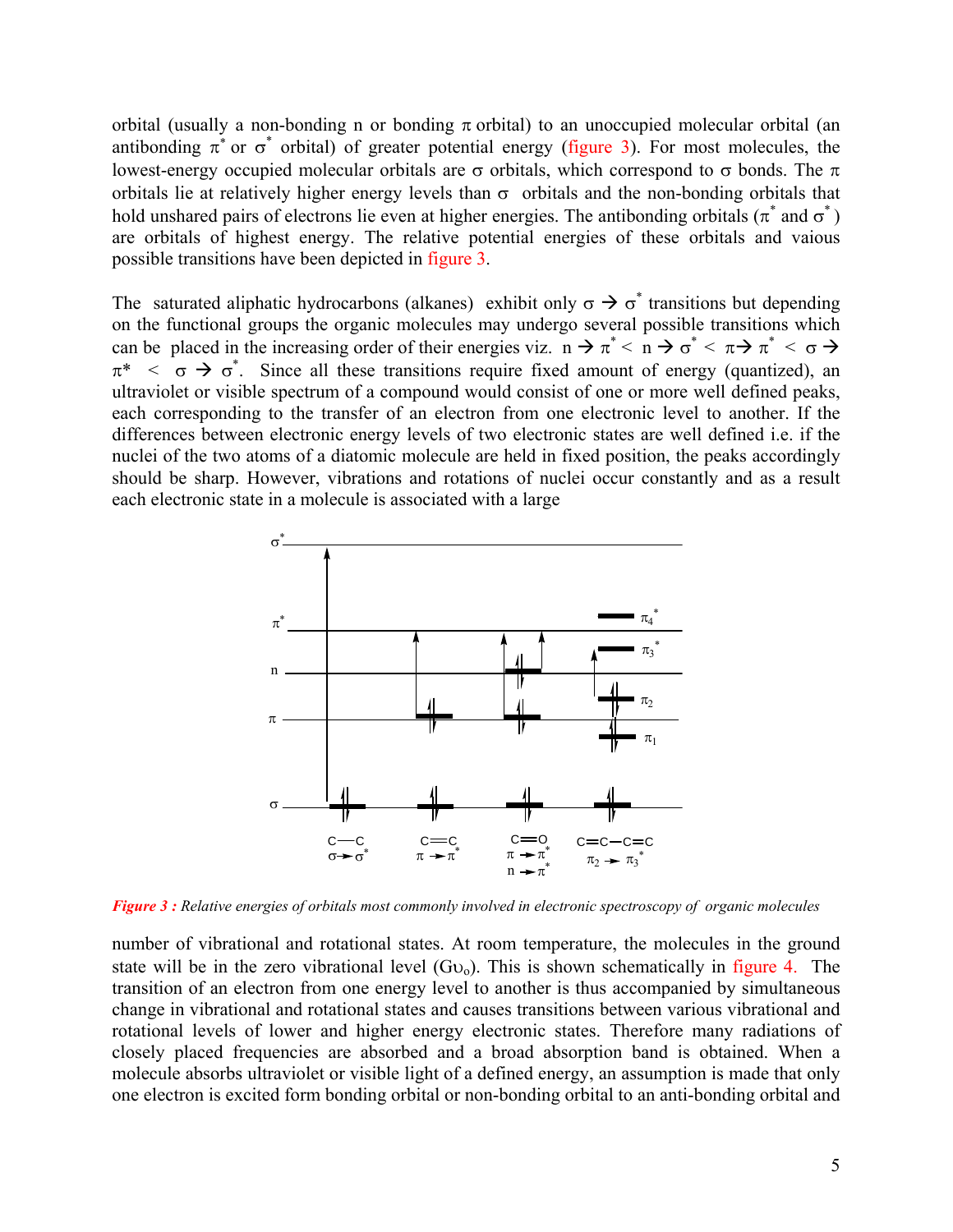all other electrons remain unaffected. The excited state thus produced is formed in a very short time i.e. of the order of  $10^{-15}$  seconds. In accordance with Franck-Condon principle, during electronic excitation the atoms of the molecule do not move.

The most probable transition would appear to involve the promotion of one electron from the highest occupied molecular orbital (HOMO) to the lowest unoccupied molecular orbital (LUMO), but in many cases several transitions can be observed, giving several absorption bands in the spectrum. We can have a general view of the possible transitions prevailing in organic compounds.



*Figure 4 : Energy level diagram showing excitation between different vibrational and rotational levels of two electronic states* 

Alkanes can only undergo  $\sigma \rightarrow \sigma^*$  transitions. These are high-energy transitions and involve very short wavelength ultraviolet light (< 150 nm). These transitions usually fall out-side the generally available measurable range of UV-visible spectrophotometers (200-1000 nm). The σ  $\rightarrow \sigma^*$  transitions of methane and ethane are at 122 and 135 nm, respectively. In alkenes amongst the available  $\sigma \to \sigma^*$  and  $\pi \to \pi^*$  transitions, the  $\pi \to \pi^*$  transitions are of lowest energy and absorb radiations between 170-190 nm.

In saturated aliphatic ketones the lowest energy transition involves the transfer of one electron of the nonbonding electrons of oxygen to the relatively low-lying  $\pi^*$  anti-bonding orbital. This n  $\rightarrow \pi^*$  transition is of lowest energy (~280 nm) but is of low intensity as it is symmetry forbidden. Two other available transitions are n  $\rightarrow \pi^*$  and  $\pi \rightarrow \pi^*$ . The most intense band for these compounds is always due to  $\pi \rightarrow \pi^*$  transition.

In conjugated dienes the  $\pi \to \pi^*$  orbitals of the two alkene groups combine to form new orbitals – two bonding orbitals named as  $\pi_1$  and  $\pi_2$  and two antibonding orbitals named as  $\pi_3^*$ and  $\pi_4^*$ . It is apparent that a new  $\pi \to \pi^*$  transition of low energy is available as a result of conjugation. Conjugated dienes as a result absorb at relatively longer wavelength than do isolated alkenes (see figure 6).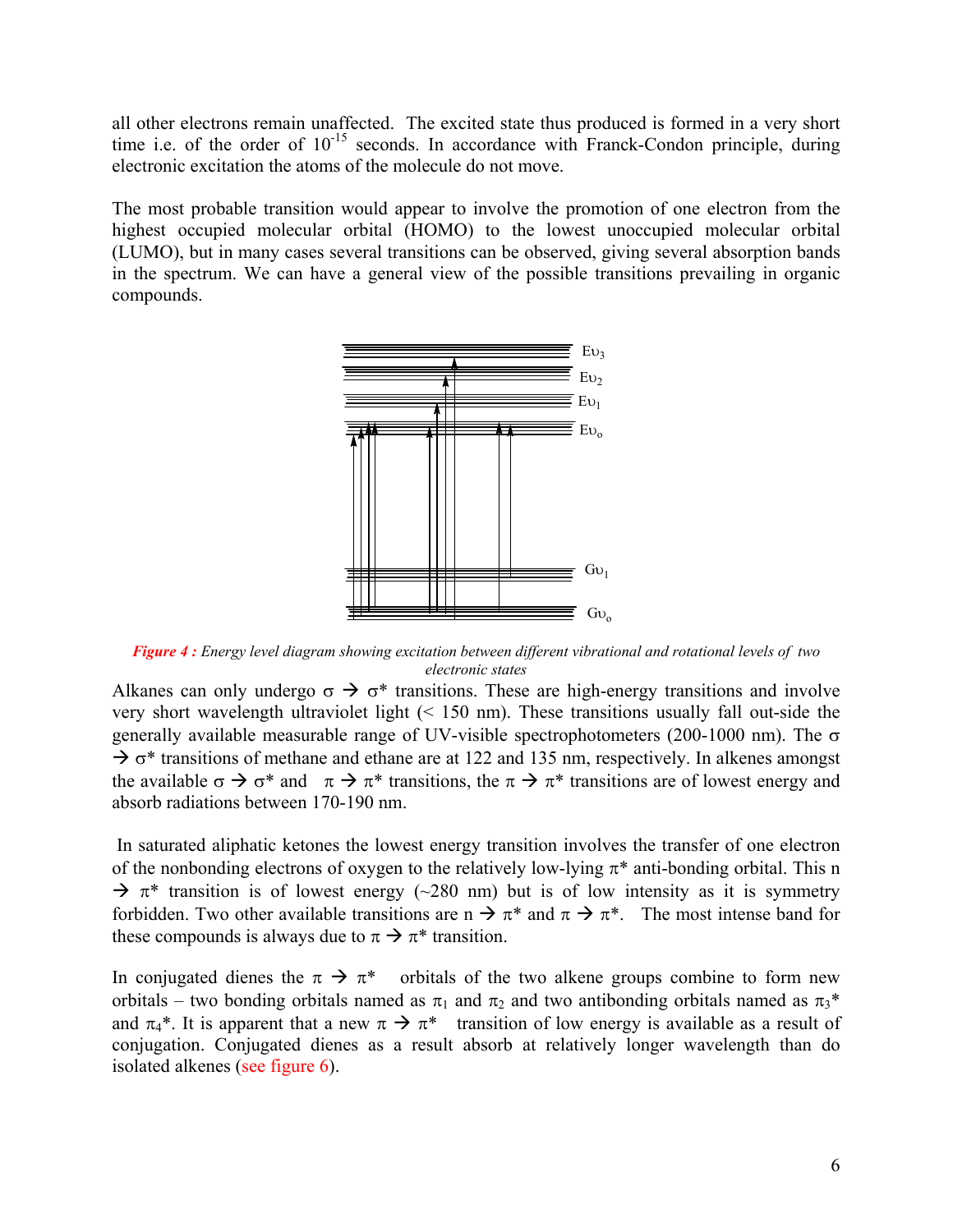## <span id="page-6-0"></span>**Principles of Absorption Spectroscopy : Beer's and Lambert's Law**

The greater the number of molecules that absorb light of a given wavelength, the greater the extent of light absorption and higher the peak intensity in absorption spectrum. If there are only a few molecules that absorb radiation, the total absorption of energy is less and consequently lower intensity peak is observed. This makes the basis of Beer-Lambert Law which states that the fraction of incident radiation absorbed is proportional to the number of absorbing molecules in its path.

When the radiation passes through a solution, the amount of light absorbed or transmitted is an exponential function of the molecular concentration of the solute and also a function of length of the path of radiation through the sample. Therefore,

$$
Log I_{o} / I = \varepsilon c l
$$

Where  $I_0$  = Intensity of the incident light (or the light intensity passing through a reference cell)  $I =$  Intensity of light transmitted through the sample solution

- $c =$  concentration of the solute in mol  $l^{-1}$
- $l =$  path length of the sample in cm

 $\varepsilon$  = molar absorptivity or the molar extinction coefficient of the substance whose light absorption is under investigation. It is a constant and is a characteristic of a given absorbing species (molecule or ion) in a particular solvent at a particular wavelength. ε is numerically equal to the absorbance of a solution of unit molar concentration  $(c = 1)$  in a cell of unit length  $(1 = 1)$  and its units are liters moles<sup>-1</sup>. cm<sup>-1</sup>. However, it is customary practice among organic chemists to omit the units.

The ratio I /  $I_0$  is known as transmittance T and the logarithm of the inverse ratio  $I_0$  / I is known as the absorbance A.

Therefore

 $-Log I/I_0 = -log T = \varepsilon c 1$ and  $\text{Log } I_0 / I = A = \varepsilon c 1$ 

or  $A = \varepsilon c 1$ 

For presenting the absorption characteristics of a spectrum, the positions of peaks are reported as  $\lambda_{\text{max}}$  (in nm) values and the absorptivity is expressed in parenthesis.

#### **Spectral Measurements**

The UV-Vis spectra are usually measured in very dilute solutions and the most important criterion in the choice of solvent is that the solvent must be transparent within the wavelength range being examined. Table 2 lists some common solvents with their lower wavelength cut off limits. Below these limits, the solvents show excessive absorbance and should not be used to determine UV spectrum of a sample.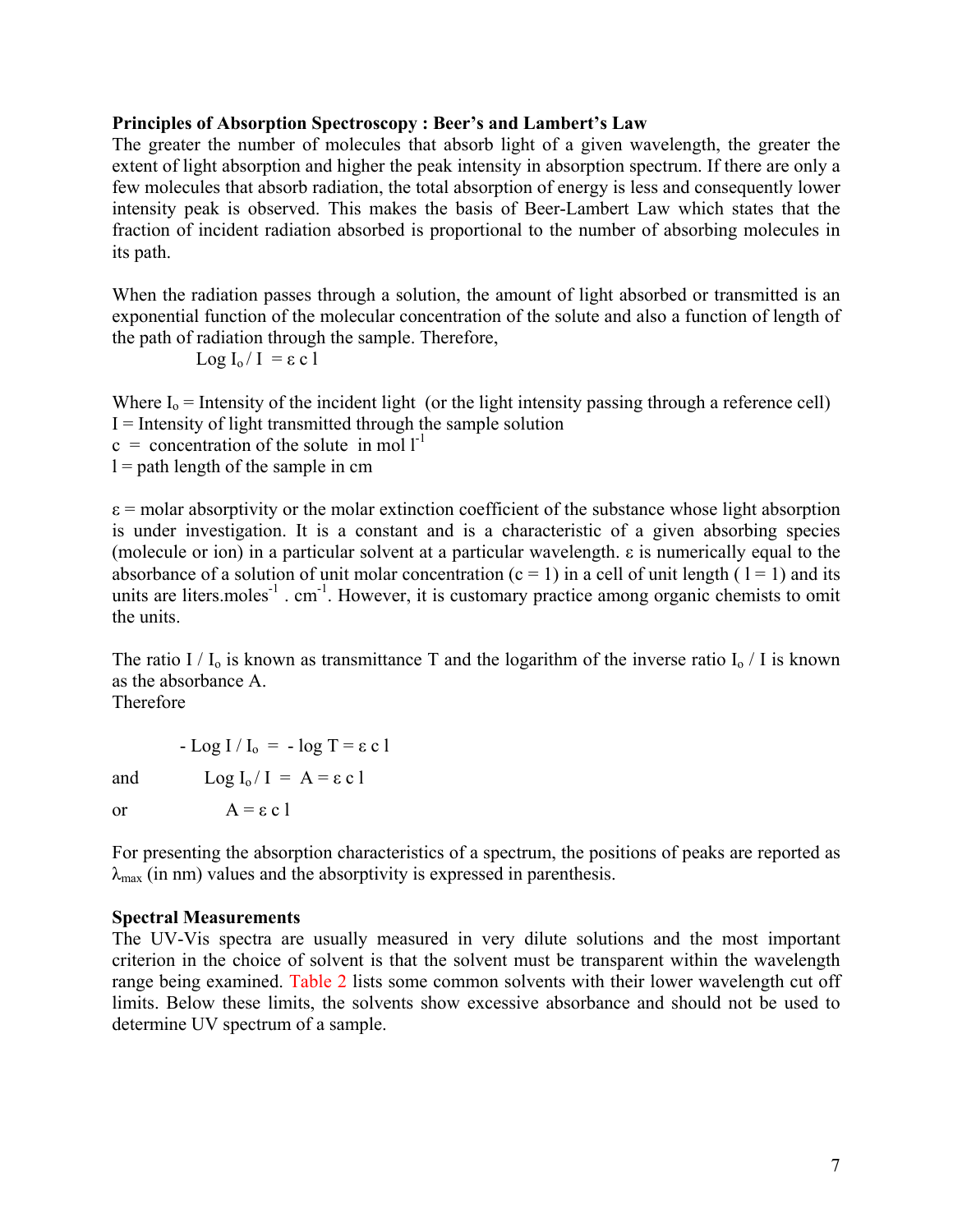| S. No. | Solvent              | Cut-off wavelength (nm) |
|--------|----------------------|-------------------------|
| 1      | Acetonitrile         | 190                     |
| 2      | Water                | 191                     |
| 3      | Cyclohexane          | 195                     |
| 4      | Hexane               | 201                     |
| 5      | Methanol             | 203                     |
| 6      | 95% ethanol          | 304                     |
| 7      | 1,4-dioxane          | 215                     |
| 8      | Ether                | 215                     |
| 9      | Dichloromethane      | 220                     |
| 10     | Chloroform           | 237                     |
| 11     | Carbon tetrachloride | 257                     |
| 12     | Benzene              | 280                     |
|        |                      |                         |

# <span id="page-7-0"></span>*Table 2 : Common solvents with their cut-off limits.*

Of the solvents listed in table 2, water, 95% ethanol and hexane are the most commonly used solvents. Each is transparent in the region of UV-Vis spectrum. For preparing stock solutions, the sample is accurately weighed and made up to volume in volumetric flask. Aliquats are removed from this solution and appropriate dilutions are made to make solutions of desired concentration. For recording the spectrum 1 cm square quartz cell is commonly used. These require approx. 3 ml of solution. The quartz cell containing solution is placed in the path of light beam and spectrum is recorded by varying the wavelength of incident light.

# **Solvent Effects**

Highly pure, non-polar solvents such as saturated hydrocarbons do not interact with solute molecules either in the ground or excited state and the absorption spectrum of a compound in these solvents is similar to the one in a pure gaseous state. However, polar solvents such as water, alcohols etc. may stabilize or destabilize the molecular orbitals of a molecule either in the ground state or in excited state and the spectrum of a compound in these solvents may significantly vary from the one recorded in a hydrocarbon solvent.

# $(i)$   $\pi \rightarrow \pi^*$  **Transitions**

In case of  $\pi \to \pi^*$  transitions, the excited states are more polar than the ground state and the dipole-dipole interactions with solvent molecules lower the energy of the excited state more than that of the ground state. Therefore a polar solvent decreases the energy of  $\pi \rightarrow \pi^*$  transition and absorption maximum appears ~10-20 nm red shifted in going from hexane to ethanol solvent.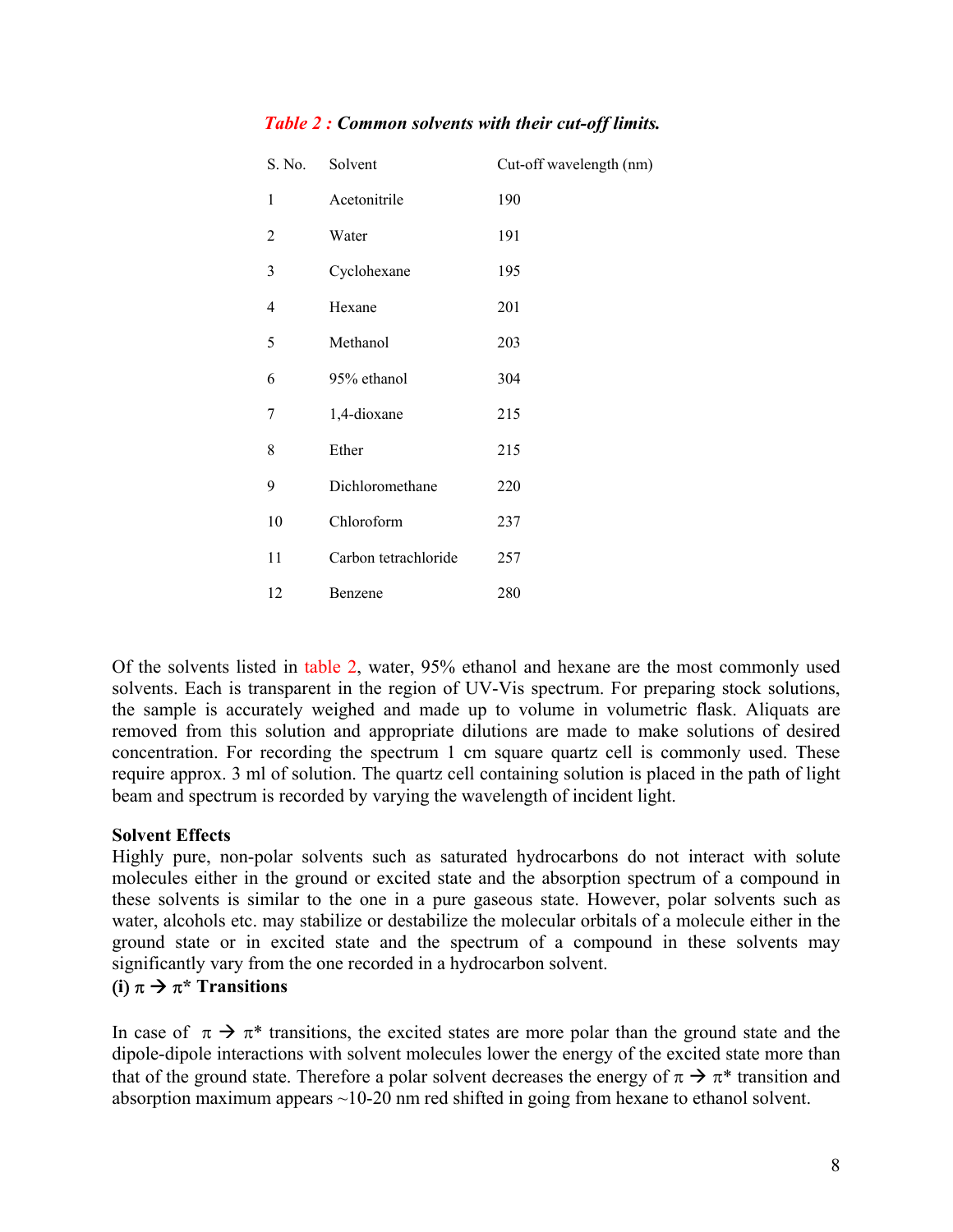## (ii)  $n \rightarrow \pi^*$  Transitions

In case of  $n \to \pi^*$  transitions, the polar solvents form hydrogen bonds with the ground state of polar molecules more readily than with their excited states. Therefore, in polar solvents the energies of electronic transitions are increased. For example, the figure 5 shows that the absorption maximum of acetone in hexane appears at 279 nm which in water is shifted to 264 nm, with a blue shift of 15 nm.



*Figure 5 : UV-spectra of acetone in hexane and in water*

#### **Some important terms and definitions**

 **(i) Chromophore:** The energy of radiation being absorbed during excitation of electrons from ground state to excited state primarily depends on the nuclei that hold the electrons together in a bond. The group of atoms containing electrons responsible for the absorption is called chromophore. Most of the simple un-conjugated chromophores give rise to high energy transitions of little use. Some of these transitions have been listed in table 3.

| Chromophore                        | Transition                    | $\varepsilon_{\text{max}}$ | $\lambda_{\text{max}}$ (nm) |
|------------------------------------|-------------------------------|----------------------------|-----------------------------|
| $\sigma$ – bonded electrons        |                               |                            |                             |
| $(C-C, C-H etc.)$                  | $\sigma \rightarrow \sigma^*$ |                            | $\sim$ 150                  |
| Lone pair electrons                |                               |                            |                             |
| $-O-, -N-, -S-$                    | $n \rightarrow \sigma^*$      | 100-1000                   | $\sim$ 190                  |
| $C=O, C=N$                         | $n \rightarrow \pi^*$         | 15                         | $~1$ - 300                  |
|                                    | $\pi \rightarrow \pi^*$       | 500                        | ~190                        |
| $R-C=N$                            | $n \rightarrow \pi^*$         | 5                          | $\sim$ 170                  |
| R-COOH, RCONH <sub>2</sub> , RCOOR | $n \rightarrow \pi^*$         | 50                         | $\sim$ 210                  |

|  |  | <b>Table 3:</b> Absorption maxima of simple un-conjugated chromophores |
|--|--|------------------------------------------------------------------------|
|  |  |                                                                        |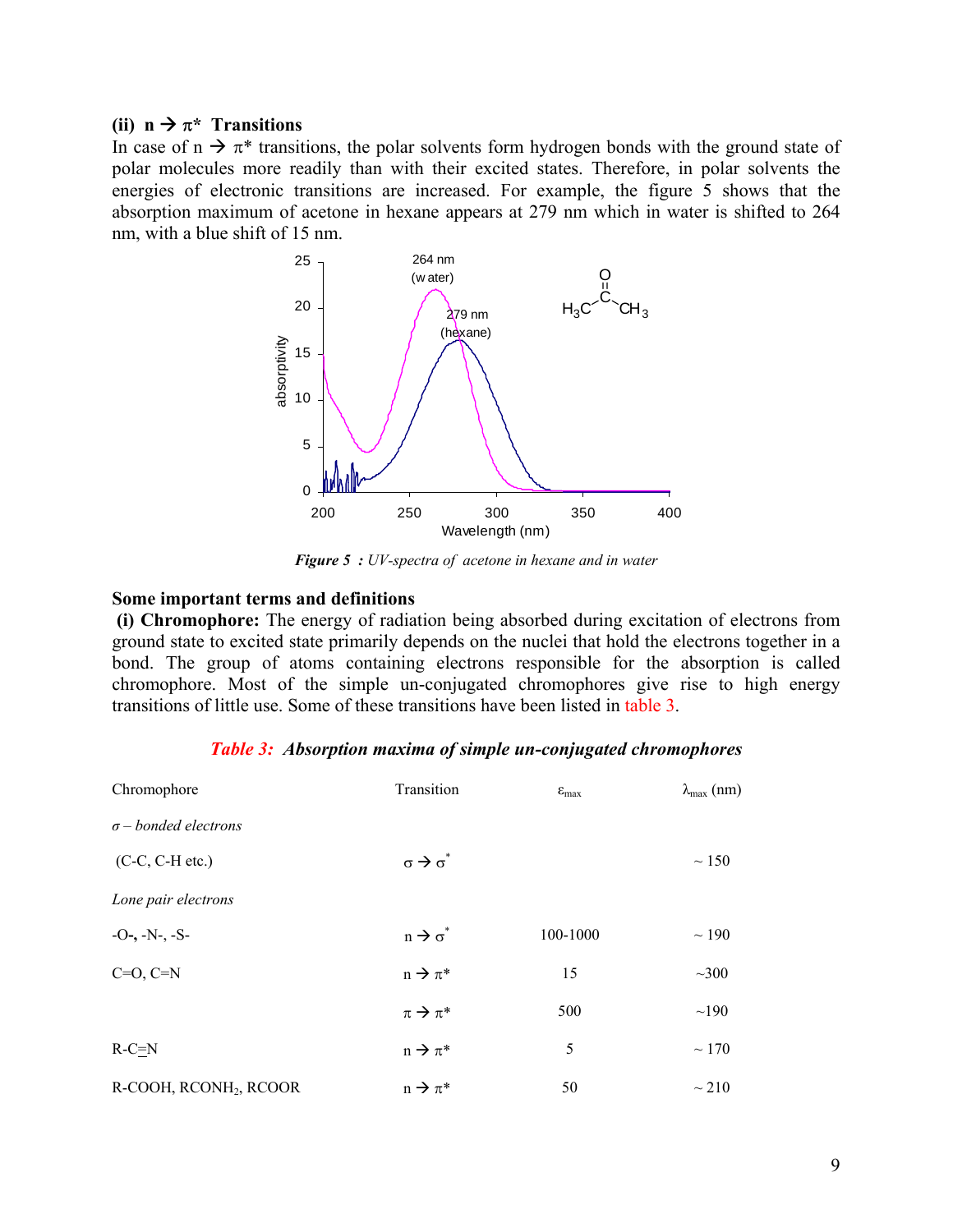<span id="page-9-0"></span>*π- bonded electrons*

| $C=C$    | $\pi \rightarrow \pi^*$ | 14000 | $\sim$ 190 |
|----------|-------------------------|-------|------------|
| $C=$ $C$ | $\pi \rightarrow \pi^*$ | 2000  | $\sim$ 195 |
| $C=O$    | $\pi \rightarrow \pi^*$ | 500   | $\sim$ 180 |

For example, alkanes contain only single bonds with only possible  $\sigma \to \sigma^*$  type electronic transitions. These transitions absorb radiations shorter than wavelengths that are experimentally accessible in usually available spectrophotometers. In saturated molecules with heteroatom bearing non-bonding pairs of electrons,  $n \rightarrow \sigma^*$  transitions become available. These are also high energy transitions. In unsaturated compounds,  $\pi \rightarrow \pi^*$  transitions become possible. Alkenes and alkynes absorb  $\sim$  170 nm but the presence of substituents significantly affects their position. The carbonyl compounds and imines can also undergo  $n \to \pi^*$  transitions in addition to  $\pi \to \pi^*$ . Amongst these, the most studied transitions are n  $\rightarrow \pi^*$  as these absorb at relatively longer wavelength 280-300 nm. These are low intensity ( $\varepsilon$  10-100) transitions.

**(ii) Auxochrome:** The substituents that themselves do not absorb ultraviolet radiations but their presence shifts the absorption maximum to longer wavelength are called auxochromes. The substituents like methyl, hydroxyl, alkoxy, halogen, amino group etc. are some examples of auxochromes.

**(iii) Bathochromic Shift or Red shift**: A shift of an absorption maximum towards longer wavelength or lower energy.

**(iv) Hypsochromic Shift or Blue Shift:** A shift of an absorption maximum towards shorter wavelength or higher energy.

**(v) Hypochromic Effect:** An effect that results in decreased absorption intensity.

**(vi) Hyperchromic Effect:** An effect that results in increased absorption intensity.

# **Applications of Electronic Spectroscopy in Predicting Absorption Maxima of Organic Molecules**

## **1: Conjugated Dienes, Trienes and Polyenes**

The presence of conjugate double bond decreases the energy difference between HOMO and LUMO of resulting diene. The figure 6 shows the change in energy of MO on conjugation. As a result, the radiations of longer wavelength are absorbed. The conjugation not only results in bathochromic shift (longer wavelength) but also increases the intensity of absorption. As the number of conjugated double bonds is increased, the gap between highest occupied molecular orbital (HOMO) and lowest unoccupied molecular orbital (LUMO) is progressively lowered. Therefore, the increase in size of the conjugated system gradually shifts the absorption maximum  $(\lambda_{\text{max}})$  to longer wavelength and also increases the absorption. For example, ethylene absorbs at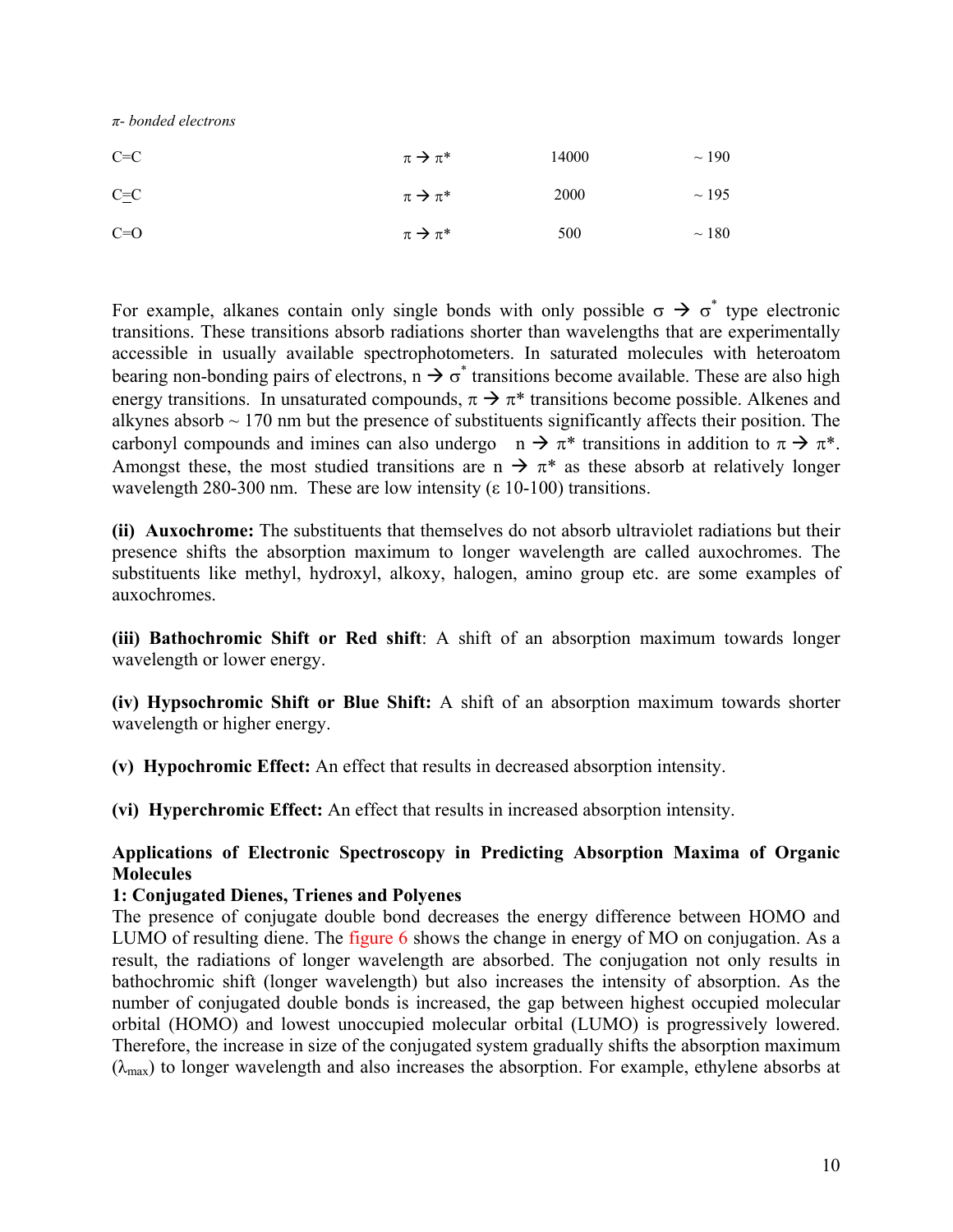175 nm ( $\varepsilon$  = 1000) and the conjugation in butadiene gives a strong absorption at longer wavelength at 230 nm and with higher intensity ( $\varepsilon$  = >1000).



*Figure 6 : Effect of conjugation on orbitals' energy and respective* π*-*π*\* transition.*

The presence of alkyl substituents on double bond also produces bathochromic shift and hyperchromic effect. These effects are additive in dienes and up to some extent in trienes. The open chain dienes can achieve *s*-cis or *s*-trans conformations and similarly diene system can be homoannular or heteroannular in cyclic systems. In 1941, Woodward suggested empirical rules for predicting the absorption of open chain and six-membered ring dienes which have been later on extended to large number of dienes and trienes (Table 4).

| Parent open chain or heteroannular diene   | 214 nm          |
|--------------------------------------------|-----------------|
| Homoannular diene                          | $253$ nm        |
| Increments for                             |                 |
| (a) each alkyl substituent or ring residue | $5 \text{ nm}$  |
| (b) double bond extending conjugation      | $30 \text{ nm}$ |
| (c) exocyclic double bond                  | $5 \text{ nm}$  |
| (d) lone pair conjugation                  |                 |
| $(i)$ O-C $(=0)$ -R                        | $0 \text{ nm}$  |
| (ii) O-alkyl                               | $6 \text{ nm}$  |
| (iii) S-alkyl                              | $30 \text{ nm}$ |
| $(iv)$ –Cl, -Br                            | $5 \text{ nm}$  |
| $(v)$ NR <sub>2</sub>                      | $60 \text{ nm}$ |

#### *Table 4: Empirical Rules for Diene and Triene absorptions*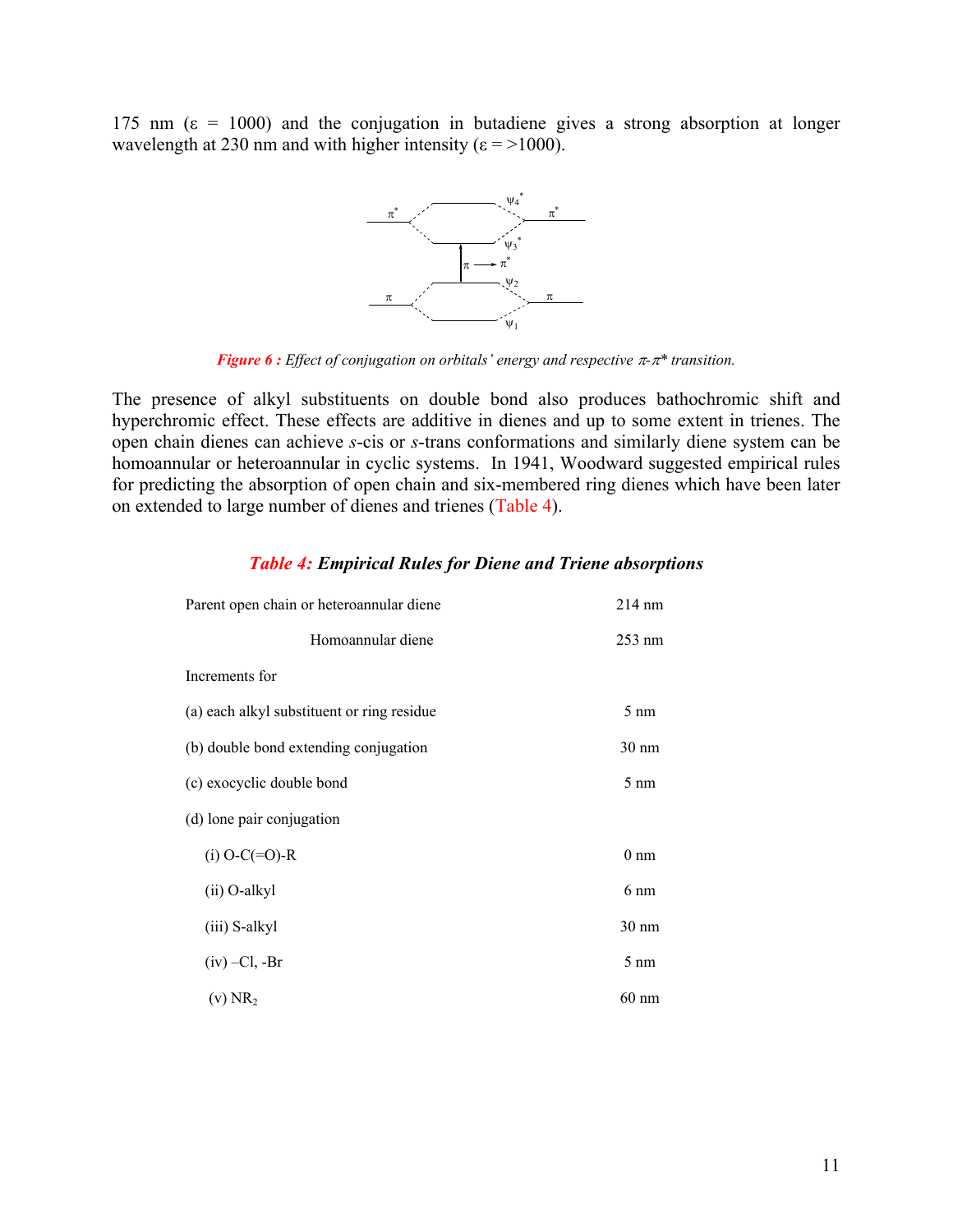For example, here the absorption maxima for dienes **1** and **2** have been calculated according to Woodward rules. The comparison of calculated  $\lambda_{\text{max}}$  values with observed  $\lambda_{\text{max}}$  values highlights the importance of these rules.



As the number of double bonds in conjugation increases, the bathochromic (towards longer wavelength) shift in lowest energy absorption maxima is observed. The increase in conjugation gradually shifts the maxima to visible region  $(> 400 \text{ nm})$  and imparts colour to the sample. Table 5 shows the  $λ_{max}$  shift in Me(CH=CH)<sub>n</sub>Me with increasing number of conjugated double bonds. β - Carotene (figure 7) responsible for red color in carrots is a typical example of polyene with 11 conjugated double bonds and exhibits  $\lambda_{\text{max}}$  at 445 nm.



*Figure 7: Structure of β-carotene* 

#### *Table 5: λmax values for Me(CH=CH)nMe*

| n | Wavelength (nm) |
|---|-----------------|
| 3 | 275             |
| 4 | 310             |
| 5 | 342             |
| 6 | 380             |
| 7 | 407             |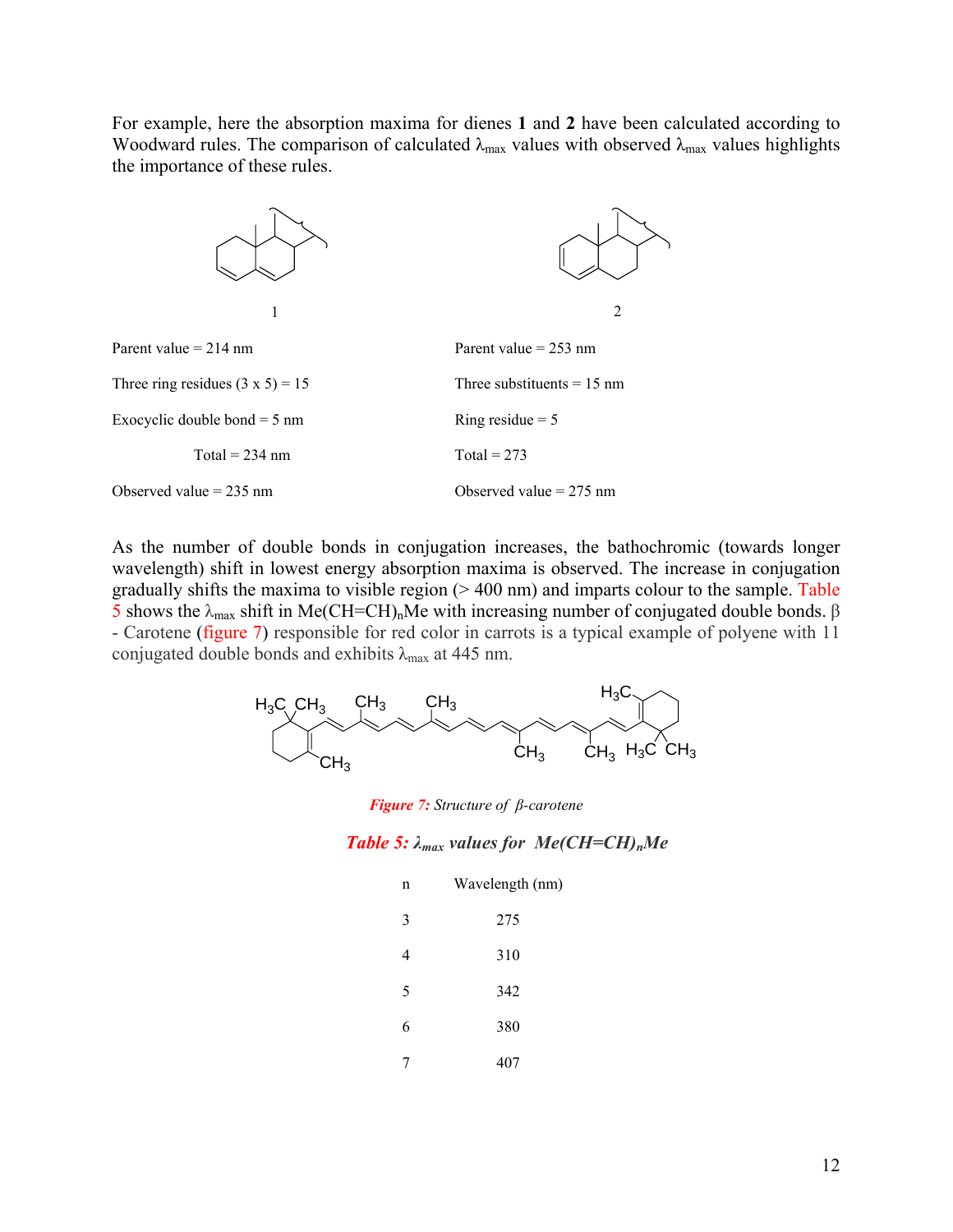## **2: Carbonyl Compounds**

Carbonyl compounds have two principal UV radiations, the allowed  $\pi \rightarrow \pi^*$  transitions and the forbidden  $n \to \pi^*$  transitions. In amides, acids, esters or acid halides, the substituents viz. NR<sub>2</sub>, OH, OR, or –X on carbonyl group show pronounced hypsochromic effect on the n  $\rightarrow \pi^*$ transitions. The hypsochromic effect is due to inductive effect of nitrogen, oxygen or halogen atoms. The heteroatom withdraws electrons from carbonyl carbon and makes carbonyl oxygen lone pair of electrons more stabilized due to its involvement in increasing C=O bond order. As a result, the n  $\rightarrow \pi^*$  transition of these compounds is shifted to 200-215 nm range relative to 270 nm in aldehydes and ketones. Conjugation of the carbonyl group with double bond shifts both n  $\rightarrow \pi^*$  and  $\pi \rightarrow \pi^*$  transitions to longer wavelengths. The effect on  $\pi \rightarrow \pi^*$  band is more pronounced. Woodward formulated rules to predict the position of an absorption maximum in an unknown enone. These rules have been summarized in table 6.

# *Table 6: Empirical Rules for α, β-unsaturated ketones and aldehydes absorption maxima.*

| Parent acyclic ketone or six-membered            | 215 nm                                    |                                                       |
|--------------------------------------------------|-------------------------------------------|-------------------------------------------------------|
| Parent $\alpha$ , $\beta$ -unsaturated pentanone | 202 nm                                    |                                                       |
| Parent $\alpha$ , $\beta$ -unsaturated aldehyde  |                                           | 207 nm                                                |
| Increments for                                   |                                           |                                                       |
| (a) a double bond extending conjugation          |                                           | 30 nm                                                 |
| (b) each alkyl group or ring residue             | $\alpha$<br>$\beta$<br>$\gamma$ or higher | $10 \text{ nm}$<br>$12 \text{ nm}$<br>$18 \text{ nm}$ |
| (c) auxochrome                                   |                                           |                                                       |
| $(i)$ -OH                                        | α<br>β<br>$\delta$                        | 35 nm<br>30 nm<br>$50 \text{ nm}$                     |
| (ii) OCOR                                        | $\alpha$ , $\beta$ , $\delta$             | $6 \text{ nm}$                                        |
| (iii) OCH <sub>3</sub>                           | $\alpha$<br>β<br>γ<br>$\dot{\delta}$      | 35 nm<br>30 nm<br>$17 \text{ nm}$<br>31 nm            |
| $(iv)$ Cl                                        | α<br>β                                    | 15 nm<br>$12 \text{ nm}$                              |
| $(v)$ Br                                         | α<br>β                                    | $25 \text{ nm}$<br>30 nm                              |
| (V <sub>i</sub> ) NR <sub>2</sub>                | β                                         | 95 nm                                                 |
| (d) exocyclic double bond                        |                                           | $5 \text{ nm}$                                        |
| (e) Homocyclic diene                             |                                           | 30 nm                                                 |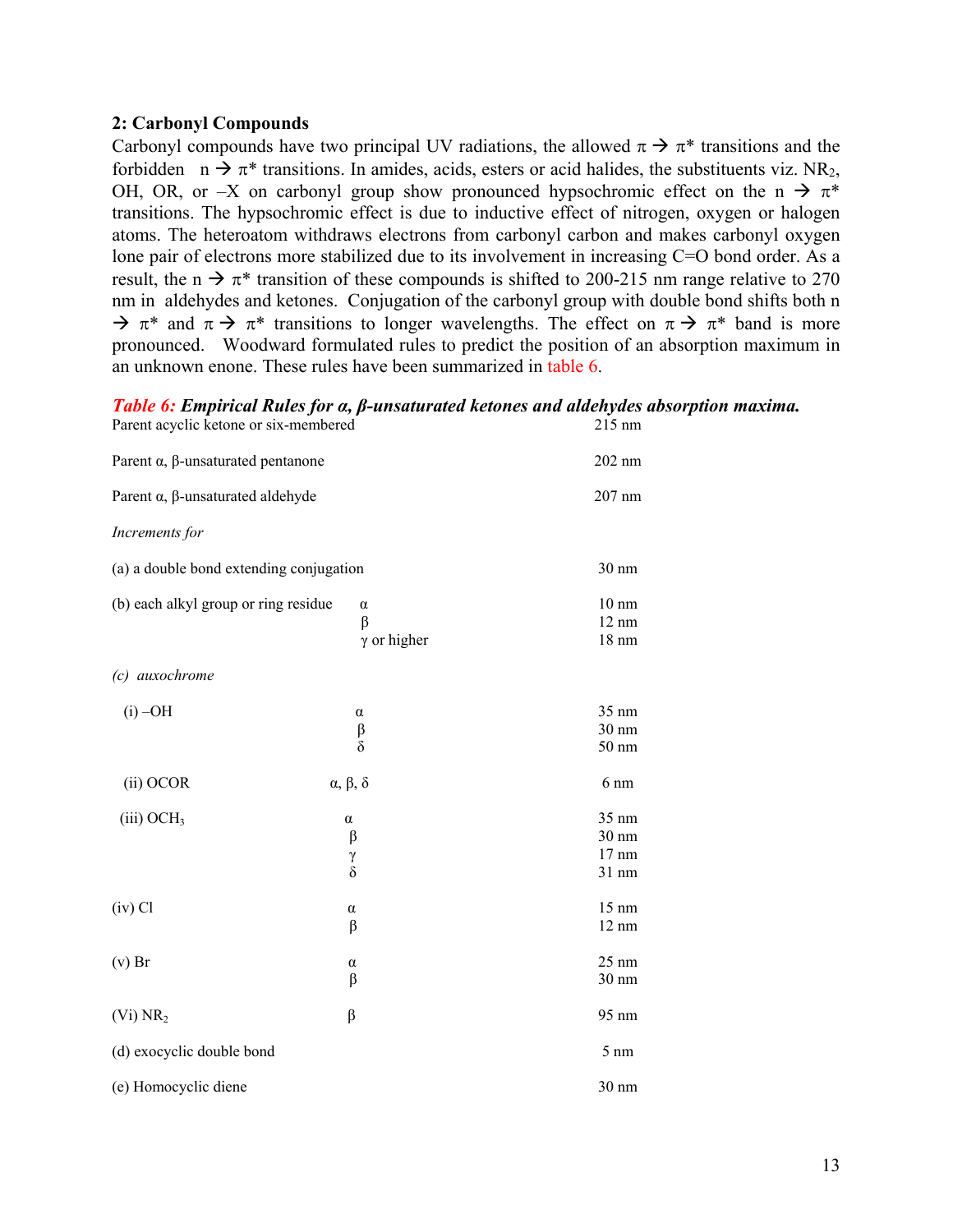#### **3. Aromatic Compounds**

The simplest aromatic compound is benzene. It shows two primary bands at 184 ( $\varepsilon$  = 47,000) and 202 ( $\varepsilon$  = 7400) nm and a secondary fine structure band at 255 nm ( $\varepsilon$  = 230 in cyclohexane). Substituents on the benzene ring also cause bathochromic and hypsochromic shifts of various peaks. Unlike dienes and unsaturated ketones, the effects of various substituents on the benzene ring are not predictable. However, qualitative understanding of the effects of substituents on the characteristics of UV-Vis spectrum can be considered by classifying the substituents into electron-donating and electron-withdrawing groups.

**(i) Effect of Substituents with Unshared Electrons:** The non-bonding electrons increase the length of  $\pi$ -system through resonance and shift the primary and secondary absorption bands to longer wavelength. More is the availability of these non-bonding electrons, greater the shift will be. In addition, the presence of non-bonding electrons introduces the possibility of  $n \to \pi^*$ transitions. If non-bonding electron is excited into the extended  $\pi^*$ chromophore, the atom from which it is removed becomes electron-deficient and the  $\pi$ -system of aromatic ring becomes electron rich. This situation causes a separation of charge in the molecule and such excited state is called a charge-transfer or an electron-transfer excited state.

In going from benzene to t-butylphenol, the primary absorption band at 203.5 nm shifts to 220 nm and secondary absorption band at 254 nm shifts to 275 nm. Further, the increased availability of n electrons in negatively charged t-butylphenoxide ion shifts the primary band from 203.5 to 236 nm (a 32.5 nm shift) and secondary band shifts from 254 nm to 290 nm (a 36 nm shift) (Figure 8). Both bands show hyperchromic effect. On the other hand, in the case of anilinium cation, there are no n electrons for interaction and absorption properties are quite close to benzene. But in aniline, the primary band is shifted to 232 nm from 204 nm in anilinium cation and the secondary band is shifted to 285 nm from 254 nm (Figure 9).



*Figure 8 : UV-spectra of t-butyl phenol and t-buty phenoxide in methanol*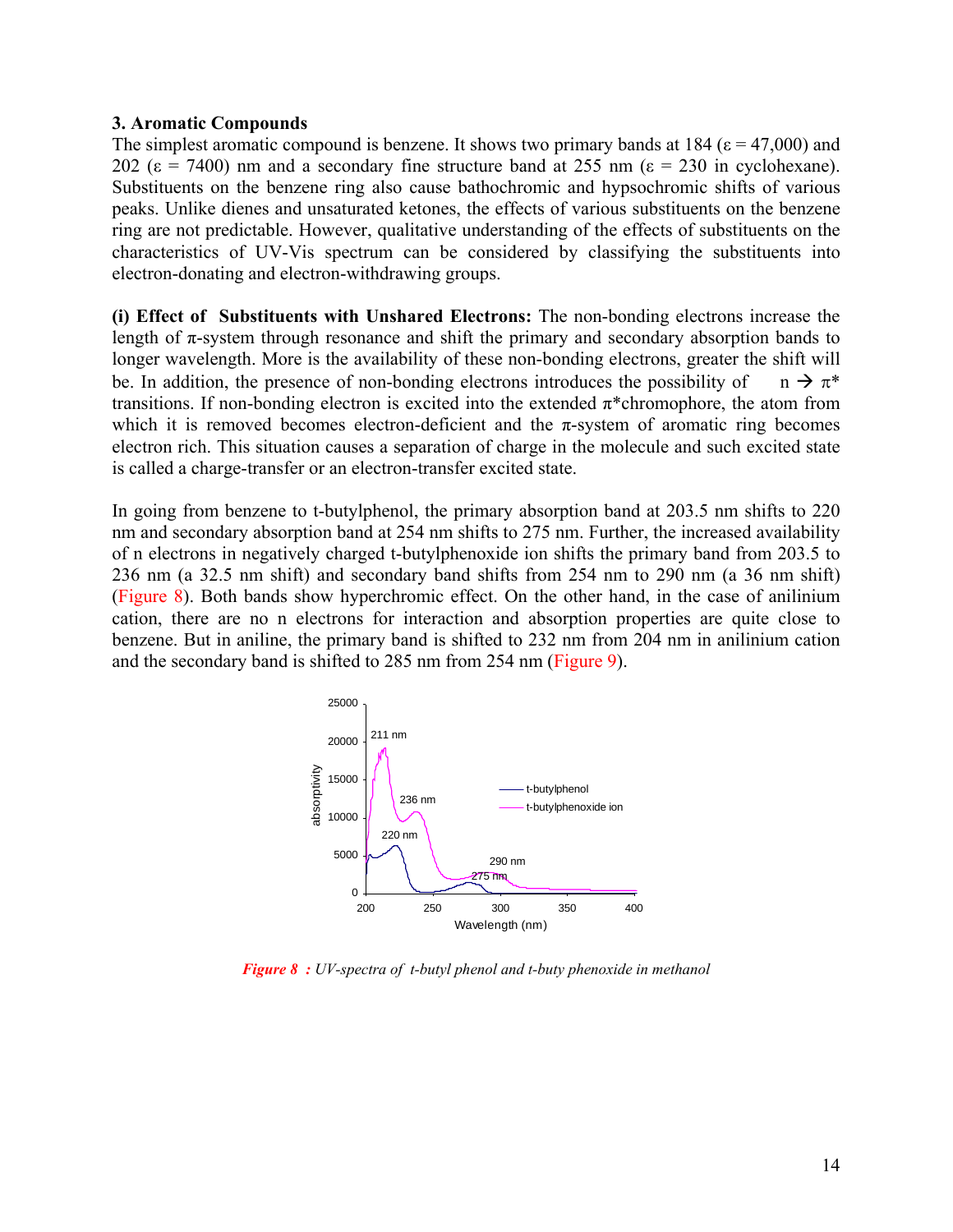

*Figure 9 : UV-spectra of aniline and anilinium salt in methanol*

**(ii) Effect of**  $\pi$  **Conjugation:** Conjugation of the benzene ring also shifts the primary band at 203.5 nm more effectively to longer wavelength and secondary band at 254 nm is shifted to longer wavelength to lesser extent. In some cases, the primary band overtakes the secondary band. For example, benzoic acid shows primary band at 250 nm and secondary band at 273 nm, but cinnamic acid that has longer chromophore exhibits primary band at 273 nm and secondary band remains merged with it. Similarly, in benzaldehyde, the secondary band appears at 282 nm and primary band at 242 nm but in case of cinnamaldehyde, primary band appears at 281 nm and remains merged with secondary band (figure 10). The hyperchromic effect arising due to extended conjugation is also visible.



*Figure 10 : UV-spectra of benzaldehyde and cinnamaldehyde in methanol*

**(iii) Effect of Electron-withdrawing and Electron-releasing Groups:** Electron-withdrawing substituents viz.  $NH_3^+$ ,  $SO_2NH_2$ , CN, COOH, COCH<sub>3</sub>, CHO and  $NO_2$  etc. have no effect on the position of secondary absorption band of benzene ring. But their conjugation effects with  $\pi$ electrons of the aromatic ring are observed. Electron-donating groups such as -CH3, -Cl, -Br, - OH, -OCH<sub>3</sub>, -NH<sub>2</sub> etc increase both  $\lambda_{\text{max}}$  and  $\varepsilon_{\text{max}}$  values of the secondary band.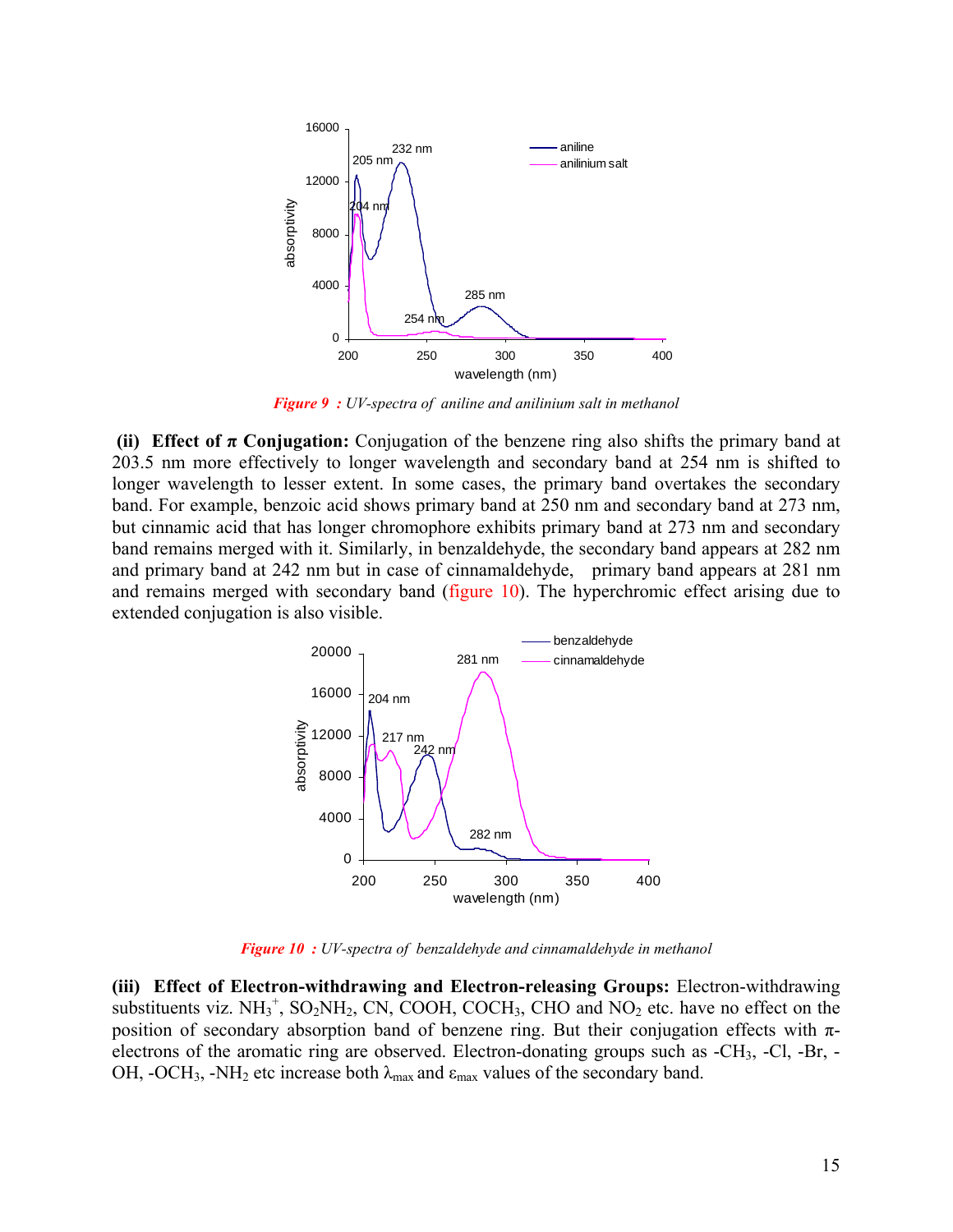In case of disubstituted benzene derivatives, it is essential to consider the effect of both the substituents.

In para-substituted benzenes, two possibilities exist. If both the groups are electron-donating then the observed spectrum is closer to monosubstituted benzene. The group with stronger effect determines the extent of shifting of primary band. If one group is electron-releasing and other is electron-withdrawing, the magnitude of red shift is grater compared to the effect of single substituent individually. This is attributed to the increased electron drift from electron-donating group to the electron-withdrawing group through  $\pi$ -bond of benzene ring. For example, aniline shows secondary band at 285 nm which due to presence of electron-withdrawing *p*-nitro substituent is shifted to 367 nm with a significant increase in absorptivit (figure 11).



*Figure 11 : UV-spectra of aniline and p-nitroaniline in methanol*

If two groups of a disubstituted benzene derivative are placed ortho- or meta- to each other, the combined effect of two substiuents is observed. In case of substituted benzoyl derivatives, an empirical correction of structure with observed position of the primary absorption band has been developed. In the absence of steric hindrance to co-planarity, the calculated values are within  $+5$ nm of the observed value.

**(iv) Polycyclic Aromatic Compounds:** In case of polycyclic aromatic hydrocarbons, due to extended conjugation, both primary and secondary bands are shifted to longer wavelength. These spectra are usually complicated but are characteristic of parent compound. The primary band at 184 nm in benzene shifts to 220 nm in case of naphthalene and 260 nm in case of anthracene.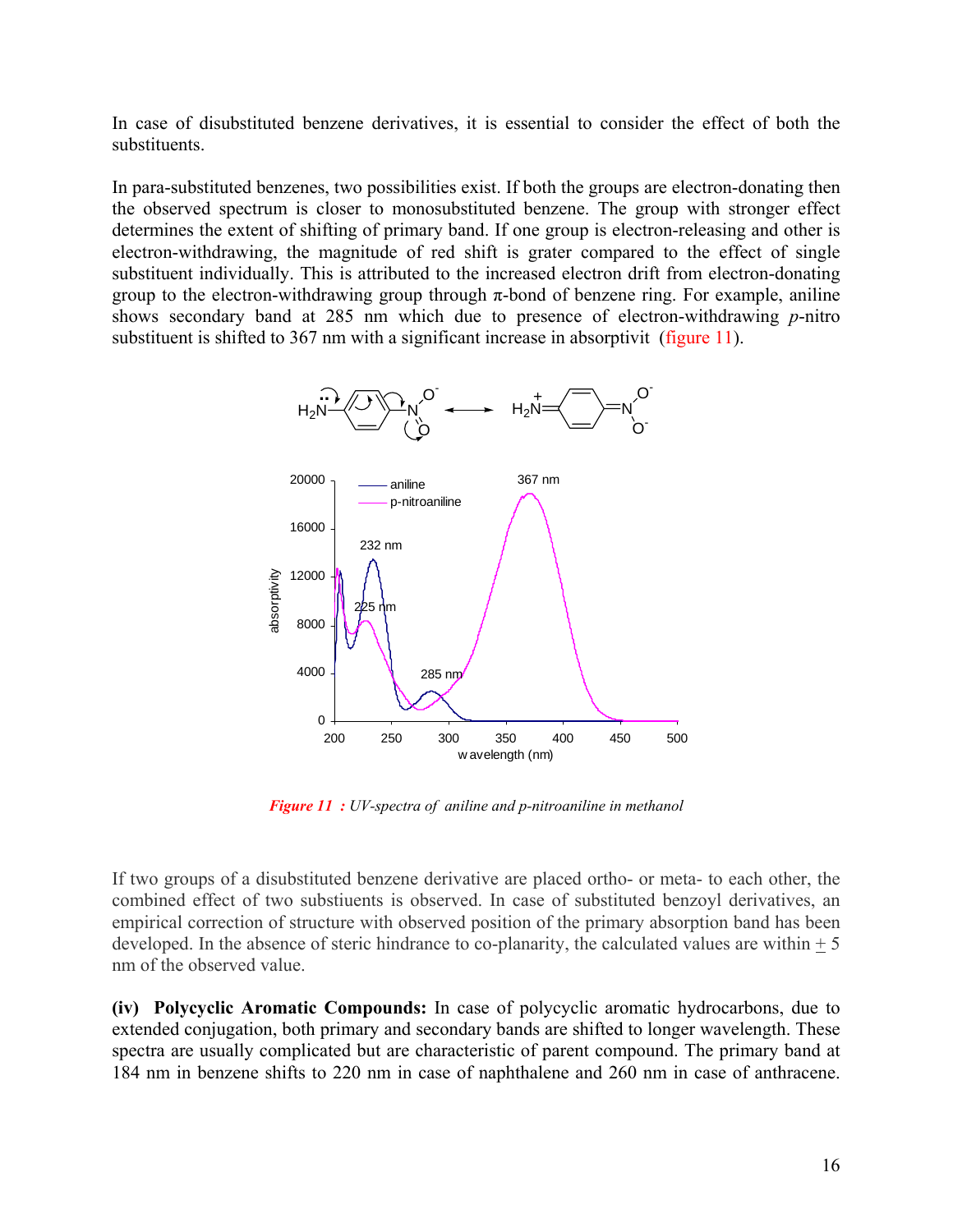<span id="page-16-0"></span>Similarly, the structured secondary band which appears as broad band around 255 nm in benzene is shifted to 270 nm and 340 nm respectively in case of naphthalene and anthracene molecules.

# **Commercial Applications of UV and Visible Spectroscopy**

The UV-Vis spectroscopy has innumerable applications in the drugs and pharmaceutical industry.

Beer-Lambert law offers a valuable and simple method for quantitative analysis. In practice, a calibration curve is constructed by plotting absorbance vs. molar concentration and the concentration of unknown with 'X' absorbance is determined by finding the concentration corresponding to the measured absorbance on the calibration curve. The UV spectroscopy is used extensively in determining rate constants, equilibrium constants, acid-base dissociation constants etc for chemical reactions. The use of UV spectrometry in evaluation of enzymatic assays has become very common e.g. the activity of enzyme dehydrase is assayed by measuring the formation of ergosterol at 282 nm.

# **Infrared Absorption Spectroscopy**

The two atoms joined together by a chemical bond (may be single, double or triple bond), macroscopically can be composed as two balls joined by a spring. The application of a force like (i) stretching of one or both the balls (atoms) away from each other or closer to each other (ii) bending of one of the atoms either vertically or horizontally and then release of the force results in the vibrations on the two balls (atoms). These vibrations depend on the strength of the spring and also the mode (stretching or bending) in which the force is being applied.

Similarly, at ordinary temperatures, organic molecules are in a constant state of vibrations, each bond having its characteristic stretching and bending frequencies. When infrared light radiations between 4000-400  $\text{cm}^{-1}$  (the region most concerned to an organic chemist) are passed through a sample of an organic compound, some of these radiations are absorbed by the sample and are converted into energy of molecular vibrations. The other radiations which do not interact with the sample are transmitted through the sample without being absorbed. The plot of % transmittance against frequency is called the infrared spectrum of the sample or compound.

This study of vibrations of bonds between different atoms and varied multiplicities which depending on the elctronegativity, masses of the atom and their geometry vibrate at different but specified frequencies; is called infrared spectroscopy. The presence of such characteristic vibrational bands in an infrared spectrum indicates the presence of these bonds in the sample under investigation.

# **Hooke's law and Absorption of radiations**

The band positions in the IR spectrum are presented in wave numbers  $(\overline{v})$  whose unit is the reciprocal centimeter (cm<sup>-1</sup>).  $\overline{v}$  is proportional to the energy of vibration.

$$
\Delta E = h v = h c / \lambda = h c \overline{v}
$$

Therefore, in principle, each absorption of radiation in the infrared region is quantized and should appear as sharp line. However, each vibrational transition within the molecule is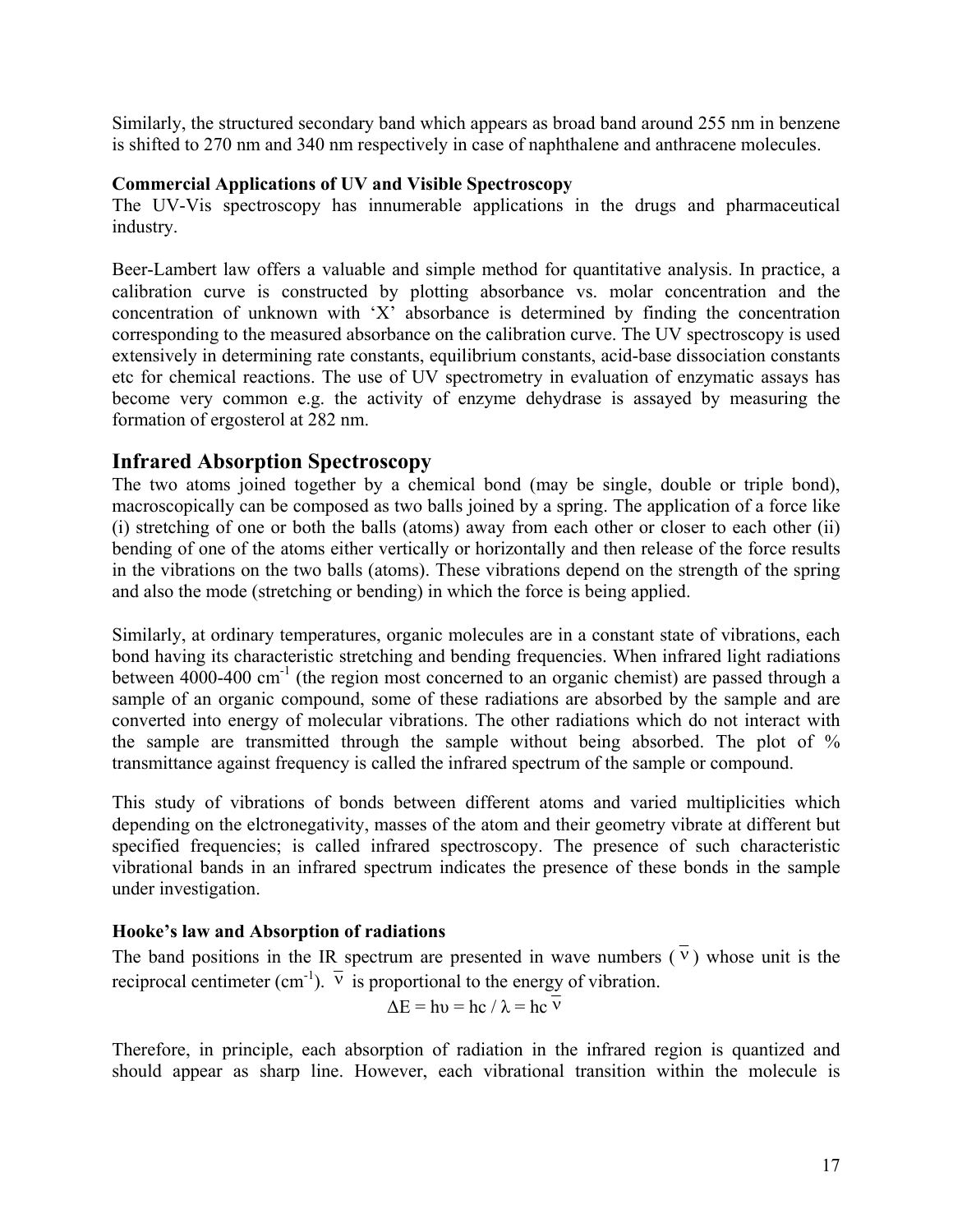associated with number of rotational energy changes and thus appears as combination of vibrational-rotational bands.

The analogy of a chemical bond with two atoms linked through a spring can be used to rationalize several features of the infrared spectroscopy.

The approximation to vibration frequency of a bond can be made by the application of Hooke's law. In Hooke's law, two atoms and their connecting bond are treated as a simple harmonic oscillator composed of two masses joined by a spring and frequency of vibration is stated as

$$
\overline{v} \quad \alpha \quad \sqrt{\frac{\text{bond strength}}{\text{mass}}}
$$
\nthen\n
$$
\overline{v} = \frac{1}{2\pi c} \sqrt{\left(\frac{K}{(m_1 m_2) / (m_1 + m_2)}\right)}
$$
\n
$$
\qquad \qquad \text{eq. 1}
$$

Where  $\overline{v}$  = the vibrational frequency (cm<sup>-1</sup>)

 $c =$  velocity of light (cm/s)  $K =$  force constant of the bond (dyne/cm)  $m_1$  and  $m_2$  = masses of the two atoms

The quantity  $(m_1 m_2) / (m_1 + m_2)$  is often expressed as  $\mu$ , the reduced mass of the system.

$$
\therefore \qquad \overline{v} = \frac{1}{2\pi c} \sqrt{\frac{K}{\mu}} \qquad \qquad \qquad \qquad \qquad \text{eq. 2}
$$

Since, according to equation 2

$$
\overline{\mathbf{v}} \quad \alpha \quad \sqrt{\mathbf{k}}
$$

Therefore, the vibrational frequency of a bond would increase with the increase in bond strength. Consequently, we can expect that  $C=C$  and  $C=O$  stretching will have higher frequencies than  $C-C$ C and C-O stretching, respectively.

also 
$$
\bar{v} \alpha \sqrt{\frac{1}{\mu}}
$$

Therefore, the vibrational frequency of a bond would increase with the decrease in reduced mass of the system. It implies that C-H and O-H stretching absorptions should appear at higher frequencies than C-C and C-O stretching frequencies. Similarly, O-H stretching should appear at higher frequency than O-D stretching. Further, in parallel with the general knowledge that the stretching of the spring requires more energy than to bend it, the stretching absorption of a band always appear at higher energy than the bending absorption of the same band.

The Hooke's law can be used to theoretically calculate the approximate stretching frequency of a bond. The value of K is approximately  $5x10^5$  dyne/cm for single bonds and approximately two and three times this value for the double and triple bonds, respectively.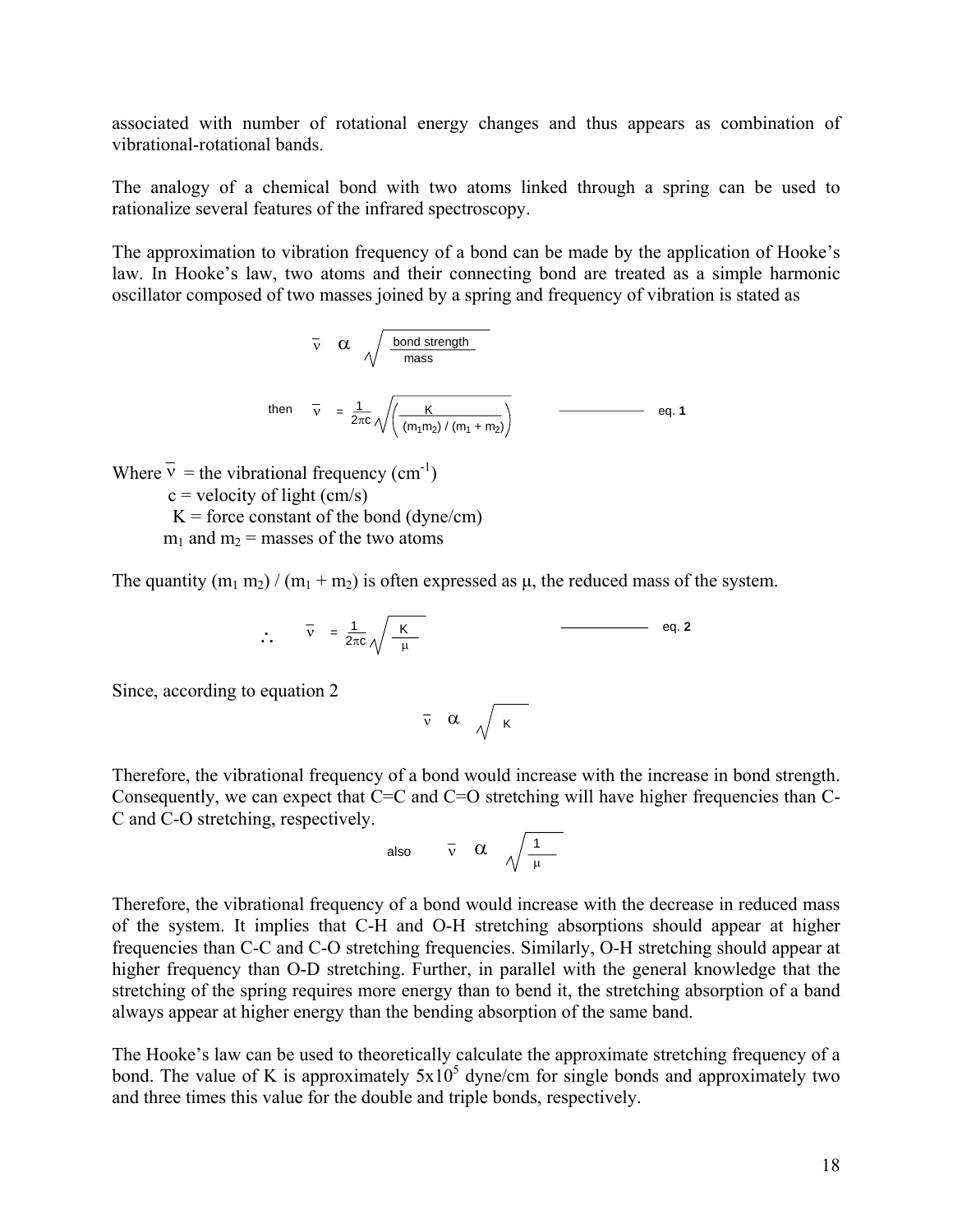<span id="page-18-0"></span>Let us calculate the approximate frequency of the C-H starching vibration from the masses of carbon and hydrogen

 $m_C$  = mass of carbon atom = 20x10<sup>-24</sup> g  $m_H$  = mass of hydrogen atom = 1.6x10<sup>-24</sup> g

$$
\therefore \qquad \overline{v} = \frac{7}{2 \times 22} \times \frac{1}{3 \times 10^8} \sqrt{\frac{5 \times 10^5}{(20 \times 10^{-24})(1.6 \times 10^{-24})/(2.0 + 1.6)10^{-24}}}
$$
  
= ~ 3100 cm<sup>-1</sup>

Let us consider how the radiations are being absorbed.

We know that at ordinary temperature, molecules are in constant state of vibrations. The change in dipole moment during vibration of the molecule produces a stationary alternating electric field. When the frequency of incident electromagnetic radiations is equal to the alternating electric field produced by changes in the dipole moment, the radiation is absorbed and vibrational levels of the molecule are excited.

Once in the vibrationally excited state, the molecules can loose the extra energy by rotational, collision or translational processes etc. and come back to ground state. Therefore, only those vibrations which result in a rhythmical change in the dipole moment of the molecule absorb infrared radiations and are defined as IR active. The others which do not undergo change in dipole moment of the molecule are IR inactive e.g. the stretching of a symmetrically substituted bond, viz  $c \equiv c$  in acetylene and symmetrical stretching in carbon dioxide (figure 13) – a linear molecule, produce no change in the dipole moment of the system and these vibrations cannot interact with infrared light and are IR inactive. In general, the functional groups that have a strong dipole give rise to strong absorption bands in the IR.

## **Modes of molecular vibrations**

Molecules with large number of atoms possess a large number of vibrational frequencies. For a non-linear molecule with n atoms, the number of fundamental vibrational modes is (3n-6); linear molecules have 3n-5 fundamental vibrational modes. Therefore, water - a non-linear molecule theoretically possesses 3 fudamental vibrations – two stretching and one bending (figure 12); whereas carbon dioxide - a linear molecule possess 4 fundamental absorption bands involving two stretching and two bending modes (figure 13).

Amongst these theoretically possible vibrations, a stretching vibration is a rhythmical movement along the bond axis such that interatomic distance is increasing or decreasing. A bending vibration consists of a change in bond angle between bonds with a common atom or the movement of a group of atoms with respect to remaining part of the molecule without movement of the atoms in the group with respect to one another.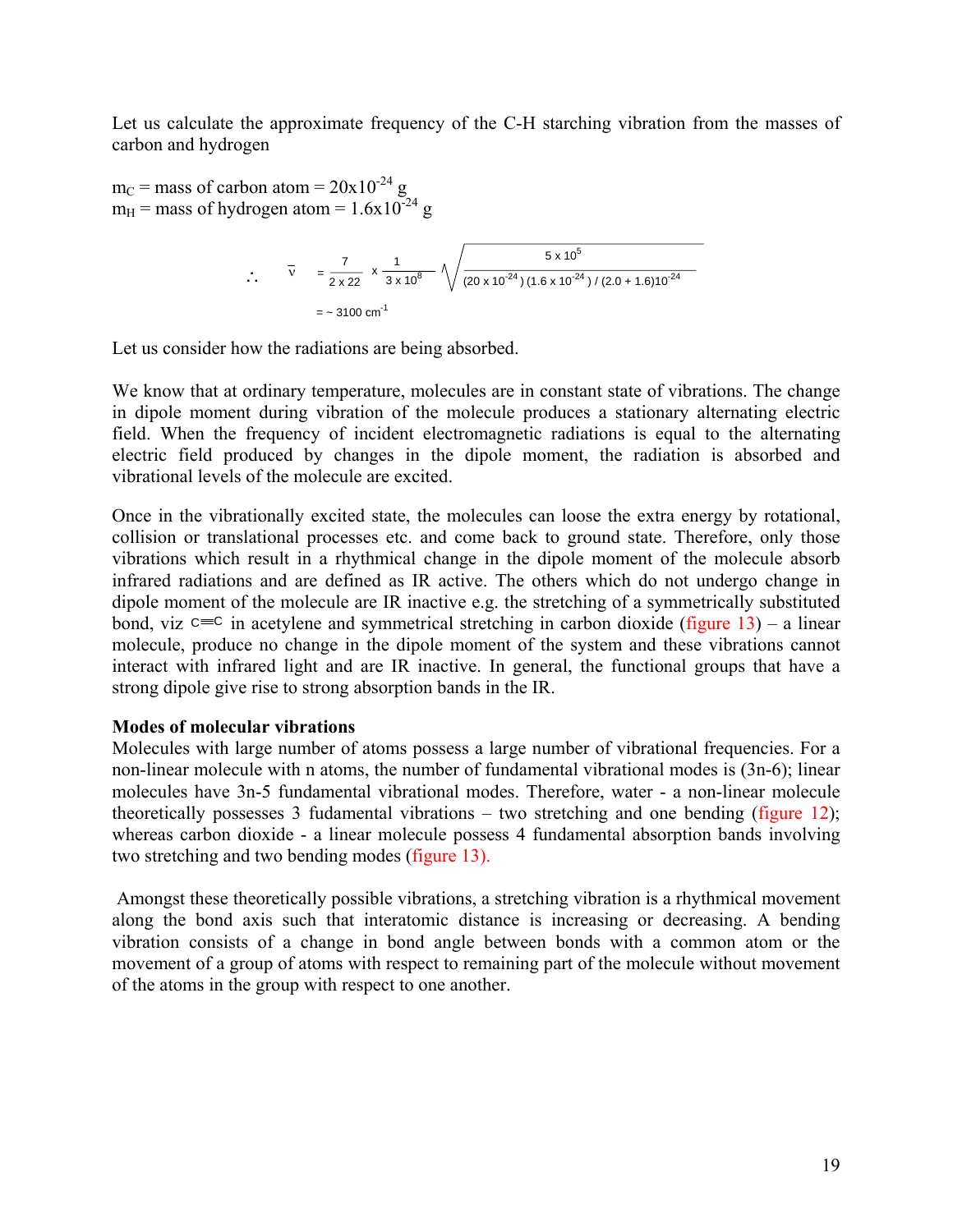

*Figure 12: Vibrational modes for water molecule* 



*Figure 13: Vibrational modes for carbon dioxide molecule* 

The various stretching and bending modes can be represented by considering an  $AX_2$  group appearing as a portion of molecule, for example, the  $CH<sub>2</sub>$  group in a hydrocarbon molecule (figure 14). Any atom joined to two other atoms will undergo comparable vibrations for example NH<sub>2</sub> or NO<sub>2</sub>. Each of different vibration modes may give rise to a different absorption band so that CH<sub>2</sub> groups give rise to two C-H stretching bands i.e.  $v_{sym}$  and  $v_{antisym}$ . Some of the vibrations may have the same frequency i.e. they are degenerate and their absorption bands will appear at same position (for  $CO<sub>2</sub>$ , see figure 13).

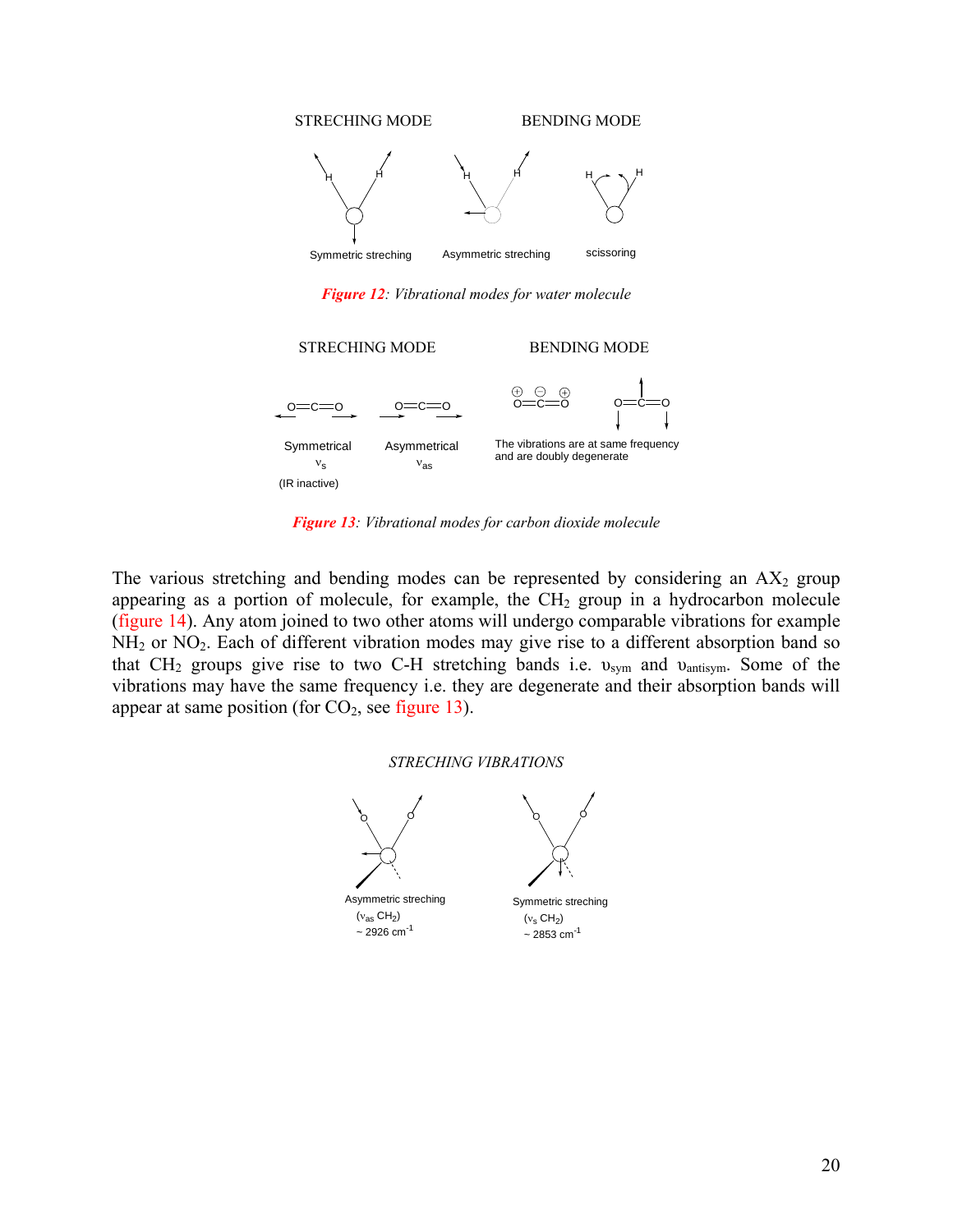*BENDING VIBRATIONS* 

<span id="page-20-0"></span>

*Figure 14: Vibrational modes of a*  $CH<sub>2</sub>$  *group.*  $\int \theta$  and  $\Theta$  indicate movement above and below the plane of page]

In addition to the fundamental vibrations, other frequencies can be generated by modulations of the fundamental bands. Overtone bands appear at integral multiples of fundamental vibrations. Therefore, the strong absorptions at say  $800 \text{ cm}^{-1}$  and  $1750 \text{ cm}^{-1}$  will also give rise to weaker absorptions at 1600  $\text{cm}^{-1}$  and 3500  $\text{cm}^{-1}$ , respectively. In the IR spectra of benzaldehyde (figure  $30$ ) and acetophenone (figure 31), due to C=O stretching vibration a weak overtone can be seen at 3400 and  $3365 \text{ cm}^3$ , respectively. Two frequencies may interact to give beats which are combination or difference frequencies. The absorptions at  $x \text{ cm}^{-1}$  and  $y \text{ cm}^{-1}$  interact to produce two weaker beat frequencies at  $x + y$  cm<sup>-1</sup> and  $x - y$  cm<sup>-1</sup>.

Therefore, whereas the factors like degeneracy of bands from several absorptions of the same frequency, lack of change in molecular dipole moment during vibration and fall of frequencies outside the  $4000-400$  cm<sup>-1</sup> region decrease the number of bands whereas the overtone and beats increase the number of bands actually appeared in IR spectrum. Therefore, theoretical numbers of fundamental frequencies are seldom observed.

## **Other Factors Influencing Vibrational Frequencies**

The vibrational frequency of a bond, being part of a molecule, is significantly affected by the electronic and steric factors of the surroundings, in addition to the bond strength and atomic masses discussed above. When two bond oscillators share a common atom, they seldom behave as individual oscillators where the individual oscillation frequencies are widely different. The mechanical coupling interactions between two oscillators are responsible for these changes.

For example, the carbon dioxide molecule, which consists of two C=O bonds with a common carbon atom, has two fundamental stretching vibrations – an asymmetrical and a symmetrical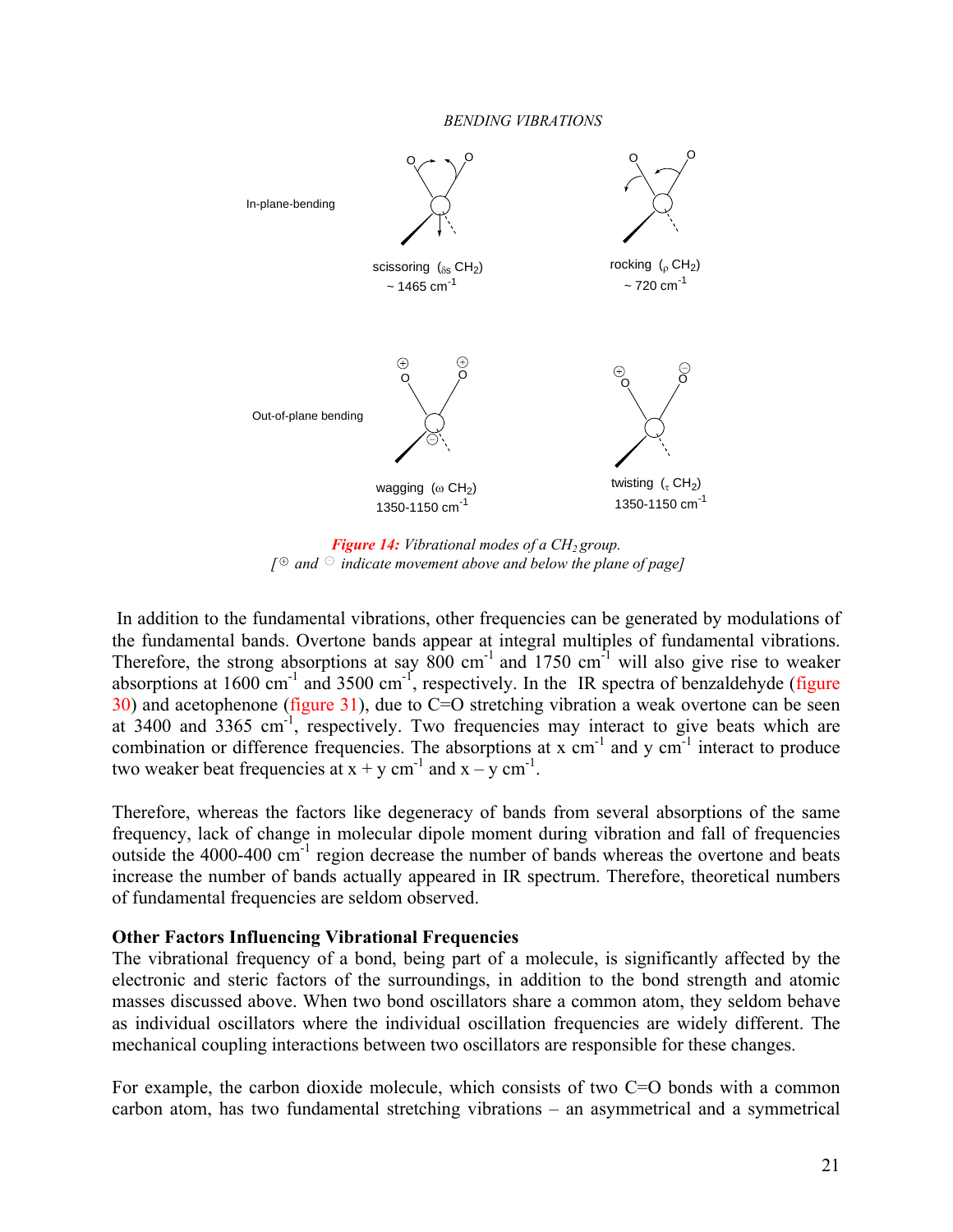<span id="page-21-0"></span>stretching mode. The symmetrical stretching mode produces no change in dipole moment and is IR inactive. Asymmetric stretching mode is IR active and appears at a higher frequency (2350  $\text{cm}^{-1}$ ) than observed for a carbonyl group in aliphatic ketones (1715 cm<sup>-1</sup>).

The carbonyl stretching frequency in  $RCOCH_3$  (~1720 cm<sup>-1</sup>) is lower than acid chloride RCOCl  $(1750-1820 \text{ cm}^{-1})$ . This change in frequency of the C=O stretching may be arising due to (i) difference in mass between  $CH_3$  and Cl (ii) the inductive or mesomeric influence of Cl on the C=O bond (iii) coupling interactions between C=O and C-Cl bonds (iv) change in bond angles arising due to steric factors etc. It is usually impossible to isolate one effect from the other. However, the appropriate emphasis can be placed on those features that seem to be most responsible in explaining the characteristic appearance and position of group frequencies.

# **Sample Preparation**

For recording an IR spectrum, the sample may be gas, a liquid, a solid or a solution of any of these. The samples should be perfectly free of moisture, since cell materials (NaCl, KBr, CsBr etc.) are usually spoiled by the moisture.

Liquids are studied neat or in solution. In case of neat liquid, a thin film of  $\leq 0.01$  mm thickness is obtained by pressing the liquid between two sodium chloride plates and plates are subjected to IR beam. Spectra of solutions are obtained by taking 1-10 % solution of the sample in an appropriate solvent in cells of 0.1-1 mm thickness. A compensating cell, containing pure solvent is placed in the reference beam of the instrument. The choice of solvent depends on the solubility of the sample and its own minimal absorption in IR region. Carbon tetrachloride, chloroform and carbon disulfide are preferred solvents.

The spectrum of a solid can be obtained either as a mull or as an alkali halide pellet. Mulls are obtained by thoroughly grinding 2-5 mg of a solid sample with a drop of mulling agent usually Nujol (mixture of parafinic hydrocarbons) or fluorolube (a completely fluorinate polymer). The suspended particles must be less than 2  $\mu$ M to avoid excessive scattering of radiations. The mull is placed between two sodium chloride plates and plates are subjected to IR beam.

For preparing, an alkali halide pellet, 1-2 mg of dry sample is grinded with  $\sim 100$  mg of KBr powder. The mixture is then pressed into a transparent pellet with a special die under a pressure of 10,000-15,000 psi. KBr pellet is then mounted on holder and is placed in sample beam of IR spectrophotometer.

# **Characteristic Group Vibrations of Organic Molecules**

An infrared spectrum of an organic compound comprises many bands and assigning each band to a particular mode of vibration is practically impossible but two non-identical molecules generally have different IR spectra. An IR spectrum, therefore, is a fingerprint of the molecule. The region most useful for the purpose of "fingerprinting" of the compound is 650-1350 cm<sup>-1</sup>. This region comprises a large number of bands due to skeletal vibrations and when the spectrum we are studying coincides exactly with the spectrum of a known compound, it can be safely assumed that the two compounds are identical.

The region above  $1350 \text{ cm}^{-1}$  often provides easily recognizable bands of various functional groups and thus much valuable structural evidence from relatively few of theses bands is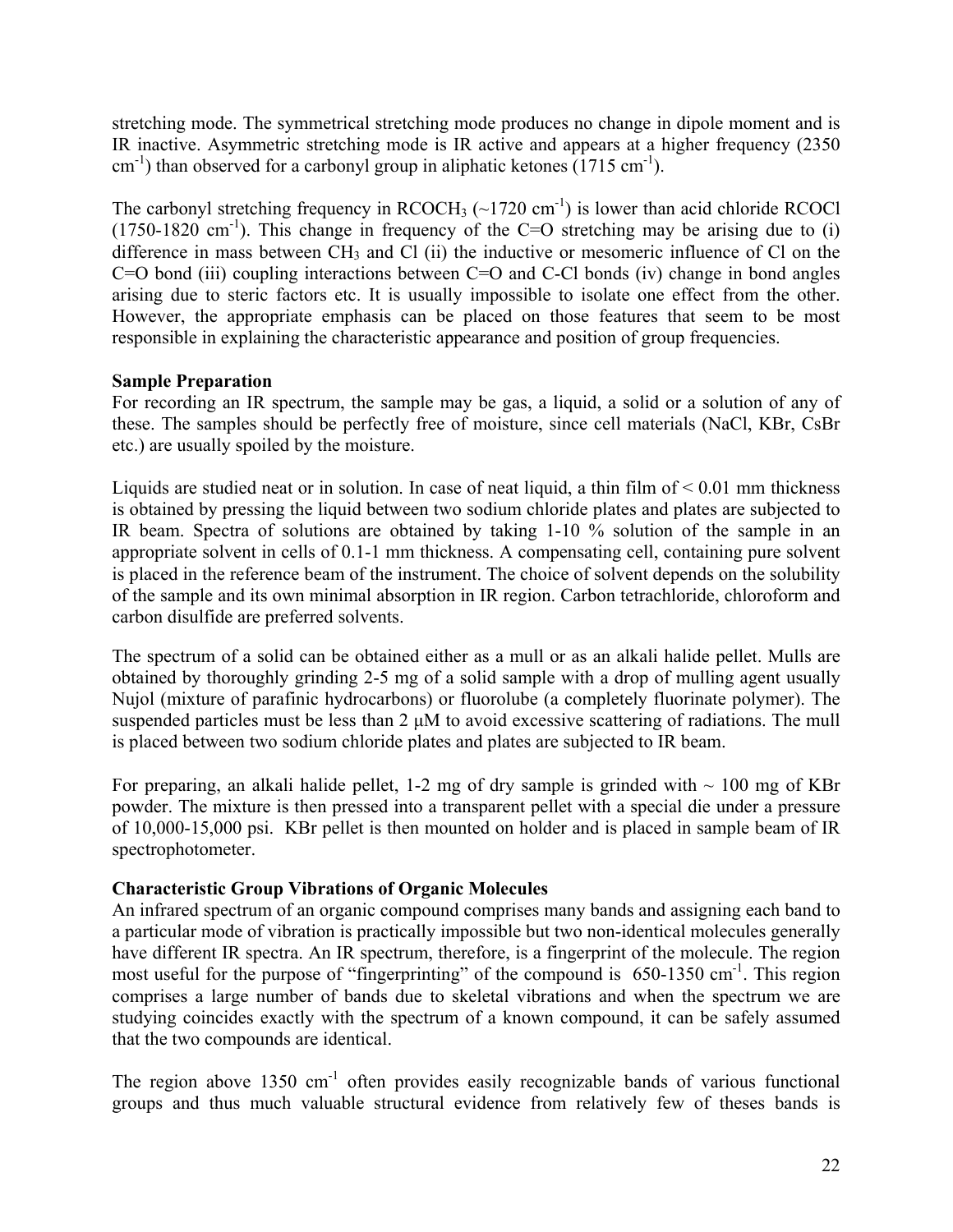obtained and total interpretation of the complete spectrum is seldom required. In the following sections, the basic information about the vibrational modes in basic functional groups has been discussed.

## **1. Hydrocarbons C-H and C-C stretching and bending vibrations**

**(i) Alkanes:** In simple hydrocarbons, only two types of atoms - C and H and only two types of bonds – C-C and C-H are present. The C-H starching vibrations usually occur in the general region between 3300 cm<sup>-1</sup> (in alkynes) and 2700 cm<sup>-1</sup> (in aldehydes).

A hydrocarbon containing a methyl group usually shows two distinct bands, one at 2960 cm-1 due to asymmetric stretching and the other at  $2870 \text{ cm}^{-1}$  due to symmetric stretching. The C-H bonds in methylene group undergo number of stretching and bending vibrations as shown in figure 14. The two stretching vibrations – asymmetrical and symmetrical occur at 2925 cm<sup>-1</sup> and appear in the spectrum within a range of  $+10 \text{ cm}^{-1}$ .

The C-H bending vibrations of the methyl groups in the hydrocarbons normally occur at 1450 and 1375 cm<sup>-1</sup>. The band at 1375 cm<sup>-1</sup> is due to methyl on the carbon atom and is quite sensitive to the electronegativity of the substituent present at the methyl group. It shifts from as high as 1475 cm<sup>-1</sup> in CH<sub>3</sub>-F to as low as 1150 cm<sup>-1</sup> in CH<sub>3</sub>-Br. However, this band is extremely useful in detecting the presence of methyl group in a compound because it is sharp and of medium intensity and is rarely overlapped by absorptions due to methylene or methine deformations. The intensity of this band usually increases with the number of methyl groups in the compound. However, the presence of two or more methyl groups on one aliphatic carbon atom (isopropyl or t-butyl groups) results in splitting of this band due to in-phase or out-of phase interactions of the two symmetrical methyl deformations.

In case of methylene group, C-H bending vibrations such as scissoring, twisting, wagging and rocking normally appear at fairly different frequencies. If two or more  $CH<sub>2</sub>$  groups are present, the usually strong scissoring and rocking absorption bands appear at  $1465$  and  $720 \text{ cm}^{-1}$ , respectively. Whereas weak bands due to twisting and wagging vibrations appear at  $1250 + 100$  $cm^{-1}$ . So, the scissoring absorption band of methylene around 1465  $cm^{-1}$  often overlaps with asymmetric bending vibration of methyl at  $1450 \text{ cm}^{-1}$ .

In cyclic aliphatic hydrocarbons, the C-H stretching frequencies are the same  $(2800 - 3000 \text{ cm}^{-1})$ as in the case of acyclic compounds, if the ring is unstrained. However, methylene scissoring bands shift slightly to smaller wavenumber  $(1470 \text{ cm}^{-1})$  in hexane and  $1448 \text{ cm}^{-1}$  in cyclohexane, see figure 15). In sterically strained cyclic compounds, the C-H stretching normally occurs at slightly higher wavenumber e.g.  $3080 - 3040$  cm<sup>-1</sup> in cyclopropane.

The C-C bond vibrations appear as weak bands in 1200-800 cm<sup>-1</sup> region and are seldom used for structural study. Whereas the C-C bending absorptions occur at  $\leq 500 \text{ cm}^{-1}$  and are usually below the range of IR – instrument.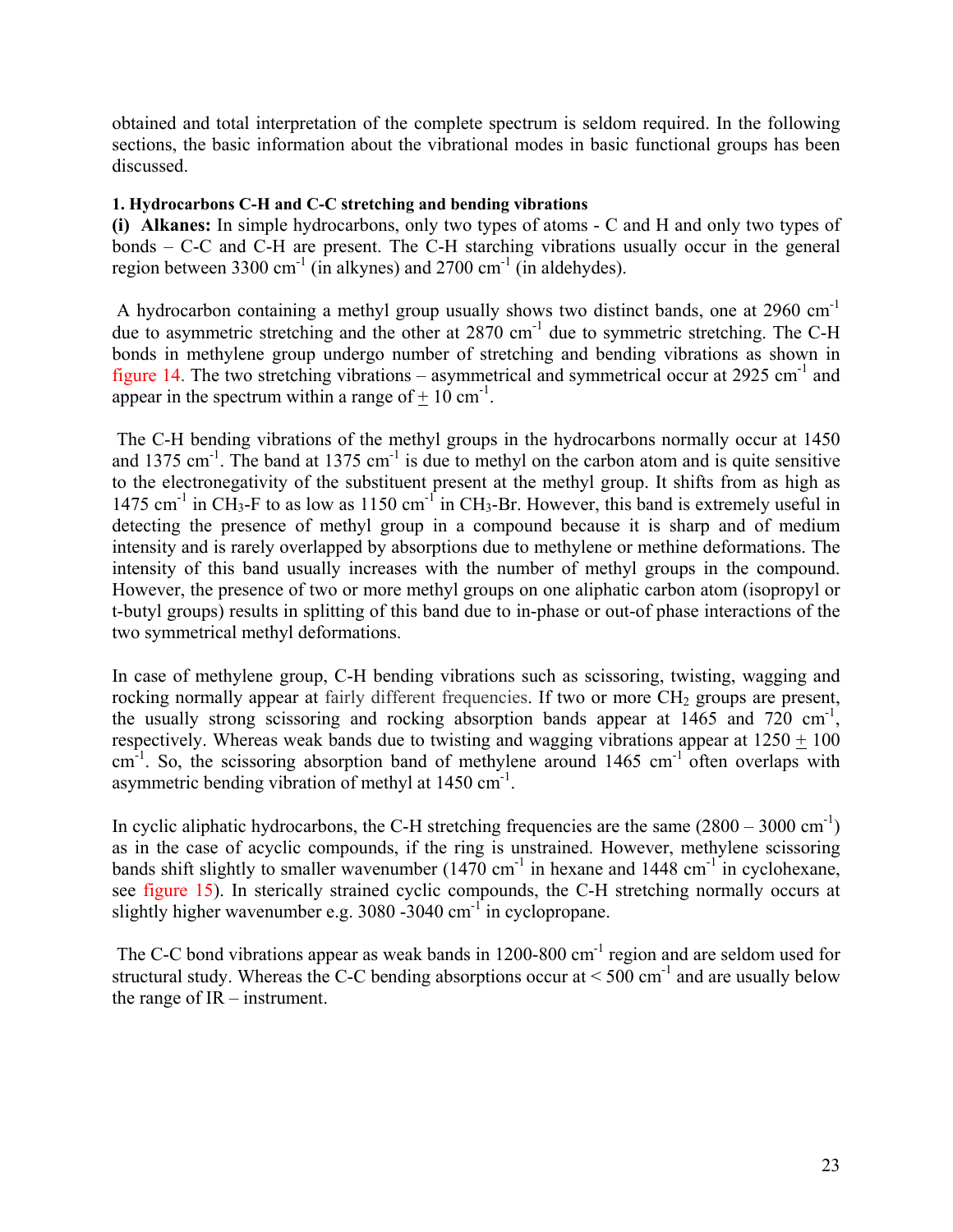

 *Figure 15 : The infrared spectrum of cyclohexane (neat liquid)*

**(ii) Alkenes:** The carbon-carbon double bond has a higher force constant than a C-C single bond and in a non-conjugated olefin, C=C stretching vibrations appear at higher frequency (1680-1620  $cm^{-1}$ ) than that of the C-C starching vibrations (1200-800  $cm^{-1}$ ).

In completely symmetrical alkenes, such as ethylene, tetrachloroethylene etc., C=C stretching band is absent, due to lack of change in dipole moment in completely symmetrical molecule. On the other hand, non-symmetrically substituted double bonds exhibit strong absorption bands. The absorption bands are more intense for *cis* isomers than for *trans* isomers; for mono or tri substituted olefins than for di and tetra substituted ones. Also, terminal olefins show stronger  $C=C$  double bond stretching vibrations than internal double bonds. Similarly  $C=C$  groups conjugated with certain unsaturated group show stronger band than for non-conjugated ones. In case of olefins, conjugated with an aromatic ring, the C=C stretching appears at  $1625 \text{ cm}^{-1}$  (s) and an additional band at  $\sim 1600 \text{ cm}^{-1}$  is observed due to aromatic double bond. In compounds containing both olefinic and alkyl C-H bonds, the bands above  $3000 \text{ cm}^{-1}$  are generally attributed to aromatic or aliphatic C-H stretching, whereas between  $3000-2840$  cm<sup>-1</sup> are generally assigned to the alkyl C-H stretching.

The absorption frequency of a double bond in a cyclic ring is very sensitive to ring size (figure 16). The absorption frequency decreases as the internal angle decreases and is lowest in cyclobutene ( $90^{\circ}$  angle). The frequency increases again for cyclopropane.



*Figure 16 : C=C vibration frequencies of cycloalkenes*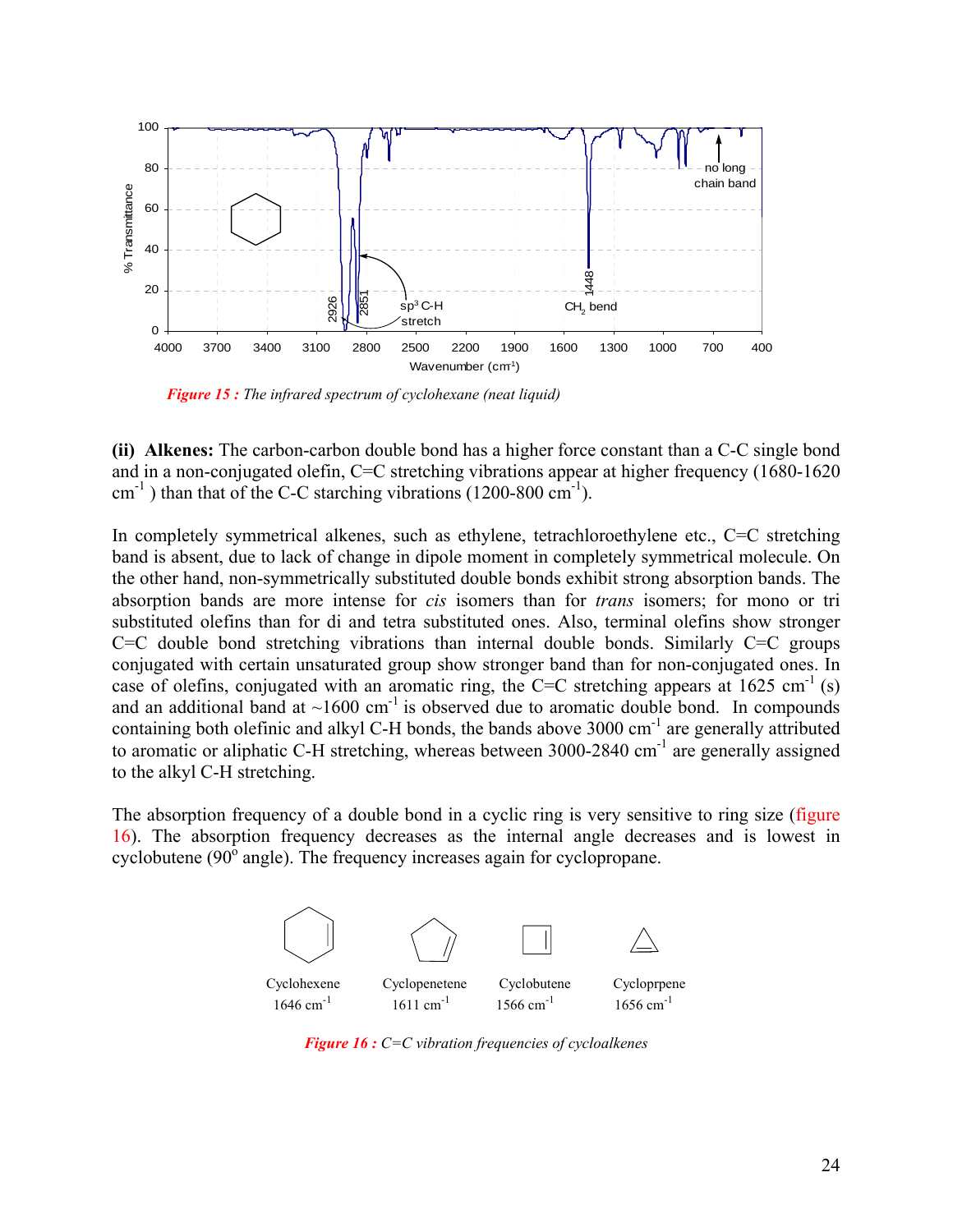The exocyclic double bonds exhibit an increase in frequency with decrease in ring size (figure 17). The exocyclic double bond on six-membered ring absorbs at  $1651 \text{ cm}^{-1}$  and it is shifted to  $1780 \text{ cm}^{-1}$  in case of exocyclic double bond on cyclopropane. The allenes show the highest double bond absorptions at  $1940 \text{ cm}^{-1}$ .



 *Figure 17 : Exocyclic C=C double bond frequencies in various ring sizes* 

**(iii) Alkynes :** All alkynes both terminal ( $R-C \equiv CH$ ) or non-terminal ( $R-C \equiv CR$ ) contain carbon – carbon triple bond but the non-terminal alkynes also contain a  $\equiv$ C $-H$  bond. The force constant for a triple bond is grater than that for a double bond. Consequently, whereas a C-C stretching vibrations occur between 1300-800  $cm^{-1}$  and the C=C stretching vibration occur in the region 1700-1500 cm<sup>-1</sup>, the C=C vibrations are observed at significantly higher frequencies in the region of  $2300$  to  $2050$  cm<sup>-1</sup>.

The terminal alkynes show weak triple bond stretching vibration at 2140-2050 cm<sup>-1</sup>, whereas the unsymmetrically disubstituted alkynes show a triple bond absorption at 2260-2190 cm<sup>-1</sup>. The acetylene C-H stretching vibrations are normally observed as a sharp characteristic band in the region  $3310-3200$  cm<sup>-1</sup> and the acetylenic C-H bending vibrations occur in the region 600-650  $cm^{-1}$ .

Therefore the frequency of the absorption of C-H bond is a function of the type of hybridization of the carbon to which hydrogen atom is attached. While moving from  $sp^3$  to  $sp^2$  and sp hybridized carbons, the s-character increases and so is the bond strength (force constant0 of C-H bond and the frequency of absorption (Table 7).

| Alkane    | <b>Stretch</b> | 3000-2850 | S |
|-----------|----------------|-----------|---|
| Methyl    | bending        | 1450-1375 | m |
| Methylene | bending        | 1465      | m |
| Alkene    | stretch        | 3100-3000 | m |
|           | bend           | 1000-650  | S |
| Aromatic  | stretch        | 3150-3000 | S |
|           | bend           | 900-690   | S |
| Alkyne    | stretch        | 3300      | S |

#### *Table 7: Important C-H stretching vibrations at a glance Vibration Frequency (cm-1) Intensity*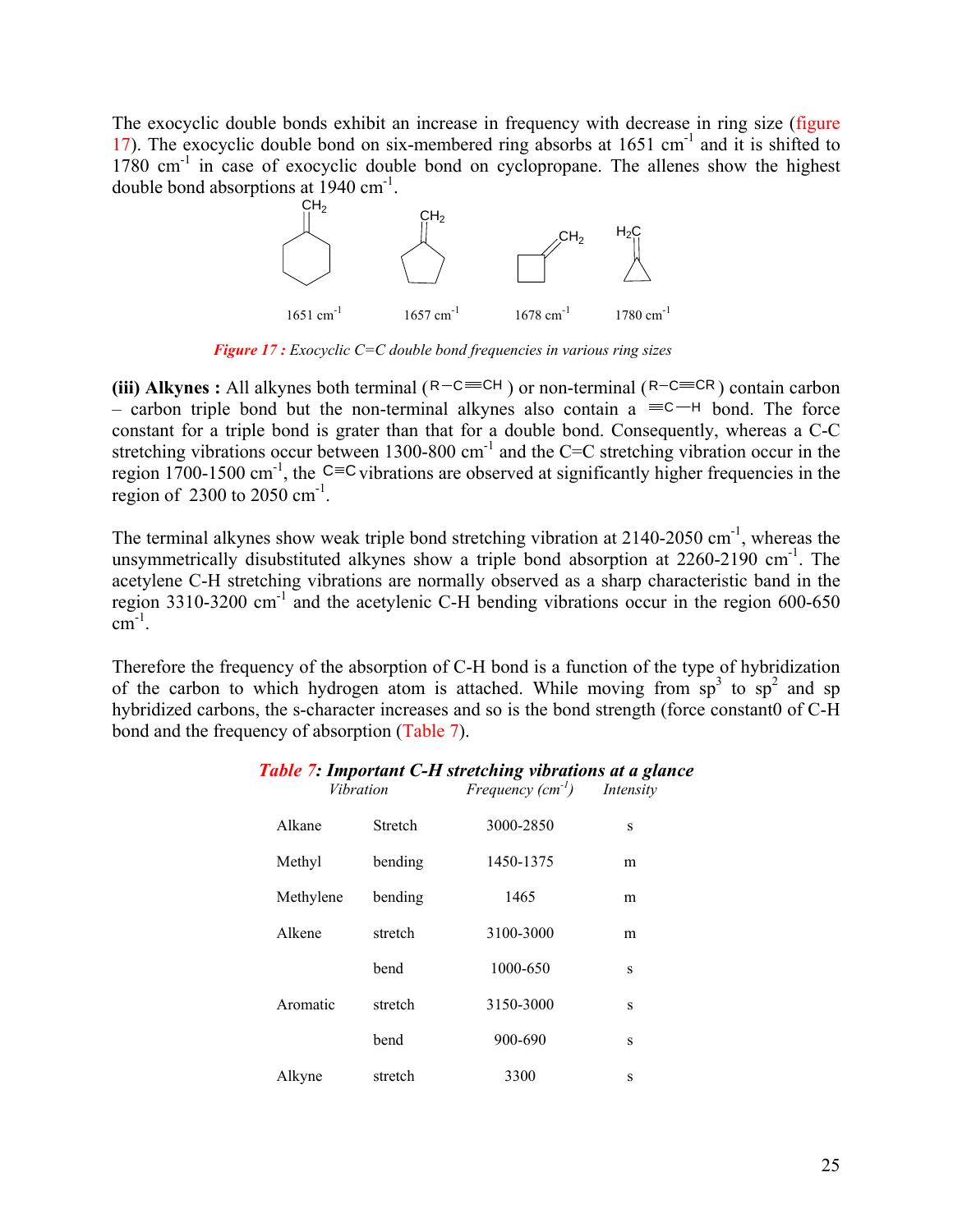| Aldehyde | 2980-2800 | w |
|----------|-----------|---|
|          | 2800-2700 | w |

**(iv) Aromatic Hydrocarbons:** In the aromatic compounds, the most prominent bands are due to out-of-plane bending of ring C-H bonds in the region of 900-650  $cm^{-1}$ . These bands can be used to assign the ring substitution pattern in mono substituted benzenes and 1,2-, 1,3-, and 1,4 substituted benzene derivatives. Mono substituted benzene derivatives exhibit strong absorption band near  $690 \text{ cm}^{-1}$  (see IR spectrum of toluene, figure 18). The absence of this band indicates the absence of mono substituted phenyl rings in the sample. A second strong band appears at ~750 cm<sup>-1</sup>. 1,2-Disubstituted benzenes give one strong absorption band at ~ 750 cm<sup>-1</sup>. 1,3-Disubstituted rings give three absorption bands at  $\sim 690$ ,  $\sim 780$  and  $\sim 880$  cm<sup>-1</sup>. 1,4-Disubstituted rings give one strong absorption band in the region 800-850 cm<sup>-1</sup> (strong absorption band at 831)  $cm<sup>-1</sup>$  is seen in IR spectrum of t-butylphenol, figure 22). The spectra of aromatic compounds typically exhibit many weak or medium intensity C-H stretching vibrations in the region 3100- 3030 cm-1, the region of olefinic compounds.



 *Figure 18 : The infrared spectrum of toluene (neat liquid)*



 *Figure 19 : The infrared spectrum of mesitylene (neat liquid)*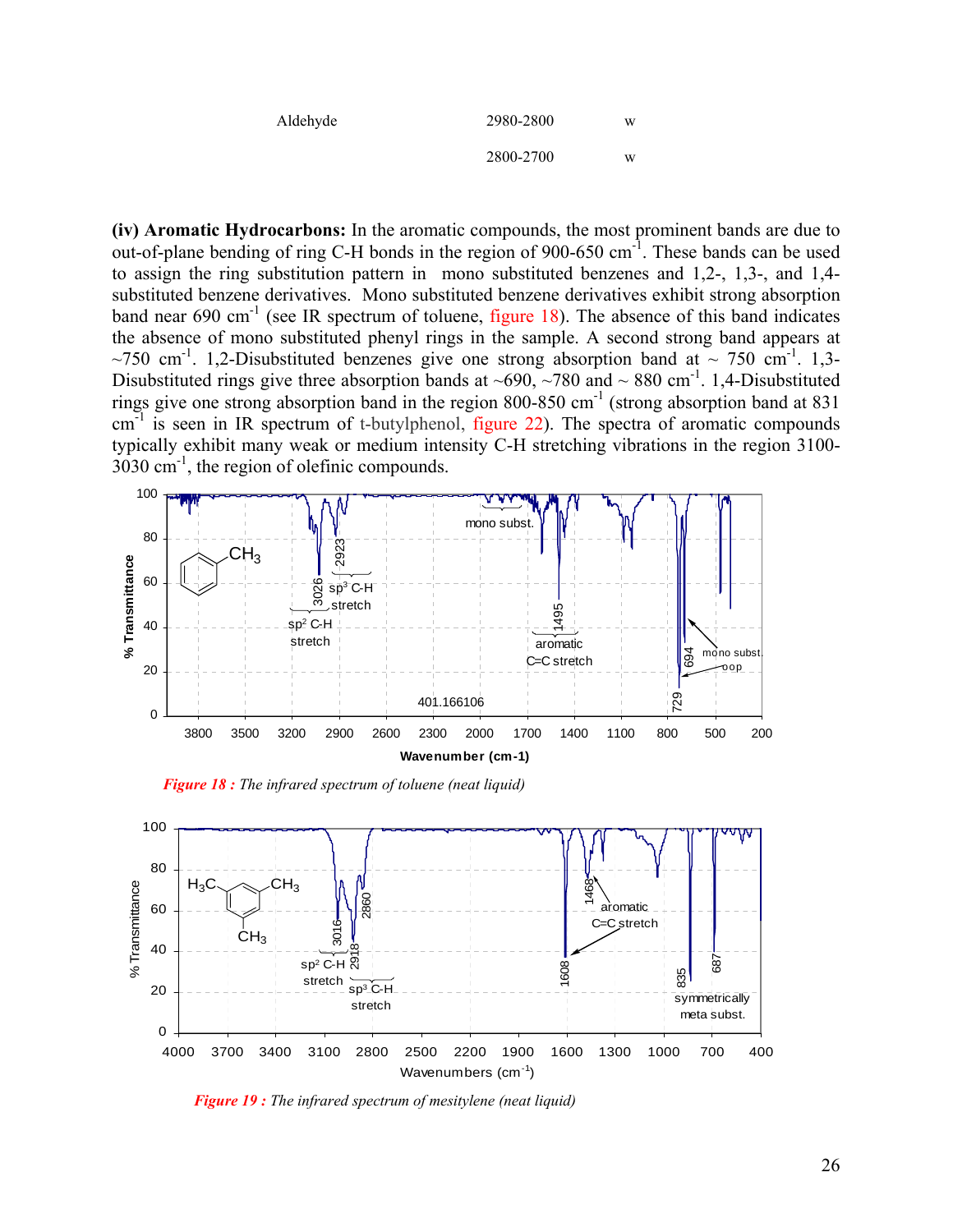The bands considered to be of most help in diagnosing the aromatic character of the compound appear in the region  $1650-1400$  cm<sup>-1</sup>. There are normally four bands in this region at about 1600, 1585, 1500 and 1450 cm-1 and are due to C=C in-plane vibrations (see spectra in figures 18 and 19). The combination and overtone bands in 2000-1650  $\text{cm}^{-1}$  region are also characteristics of aromatic rings. Moreover, they are very weak and are observed only in the case of concentrated solutions of highly symmetric benzene derivatives.

#### **2. Alcohols and Phenols**

When a hydrogen atom from an aliphatic hydrocarbon is replaced by an OH group, new bands corresponding to new OH and C-O band absorption appear in the IR spectrum. A medium to strong absorption band from 3700 to 3400 cm-1 ( see IR spectra of 1-butanol and *t*-butylphenol in figures 21 and 22) is a strong indication that the sample is an alcohol or phenol (The presence of NH or moisture causes similar results). The exact position and shape of this band depends largely on the degree of H-bonding. A strong, sharp peak in the region as higher 3700 cm<sup>-1</sup> in gaseous or extremely dilute solutions represents unbounded or free OH group(s).

Alcohols and phenols in condensed phases (bulk liquid, KBr discs, concentrated solution etc.) are strongly hydrogen bonded, usually in the form of dynamic polymeric association; dimmers, trimers, tetramers etc. (Figure 20) and cause broadened bands at lower frequencies. The hydrogen bonding involves a lengthening of the original O-H bond. This bond is consequently weakened, force constant is reduced and so the stretching frequency is lowered.



*Figure 20 : Polymeric association of ROH* 

The C-O stretching in phenols / alcohols occurs at a lower frequency range 1250-1000 cm<sup>-1</sup>. The coupling of C-O absorption with adjacent C-C stretching mode, makes it possible to differentiates between primary (~1050 cm<sup>-1</sup>), secondary (~1100 cm<sup>-1</sup>) and tertiary (~1150 cm<sup>-1</sup>) alcohols and phenols  $(-1220 \text{ cm}^{-1})$ .

#### **3 Enols and Chelates**

Hydrogen bonding in enols and chelates viz. acetyl acetone and methyl salicylate (figure 23), is particularly strong and the observed O-H stretching frequency may be very low  $(2880 \text{ cm}^{-1})$ . Since these bonds are not easily broken on dilution by an inert solvent, free O-H may not be seen at low concentrations. In structures, such as 2,6-di-t-butylphenol, in which steric hindrance prevents hydrogen bonding, no bounded O-H band is observed, not even in spectra of neat samples.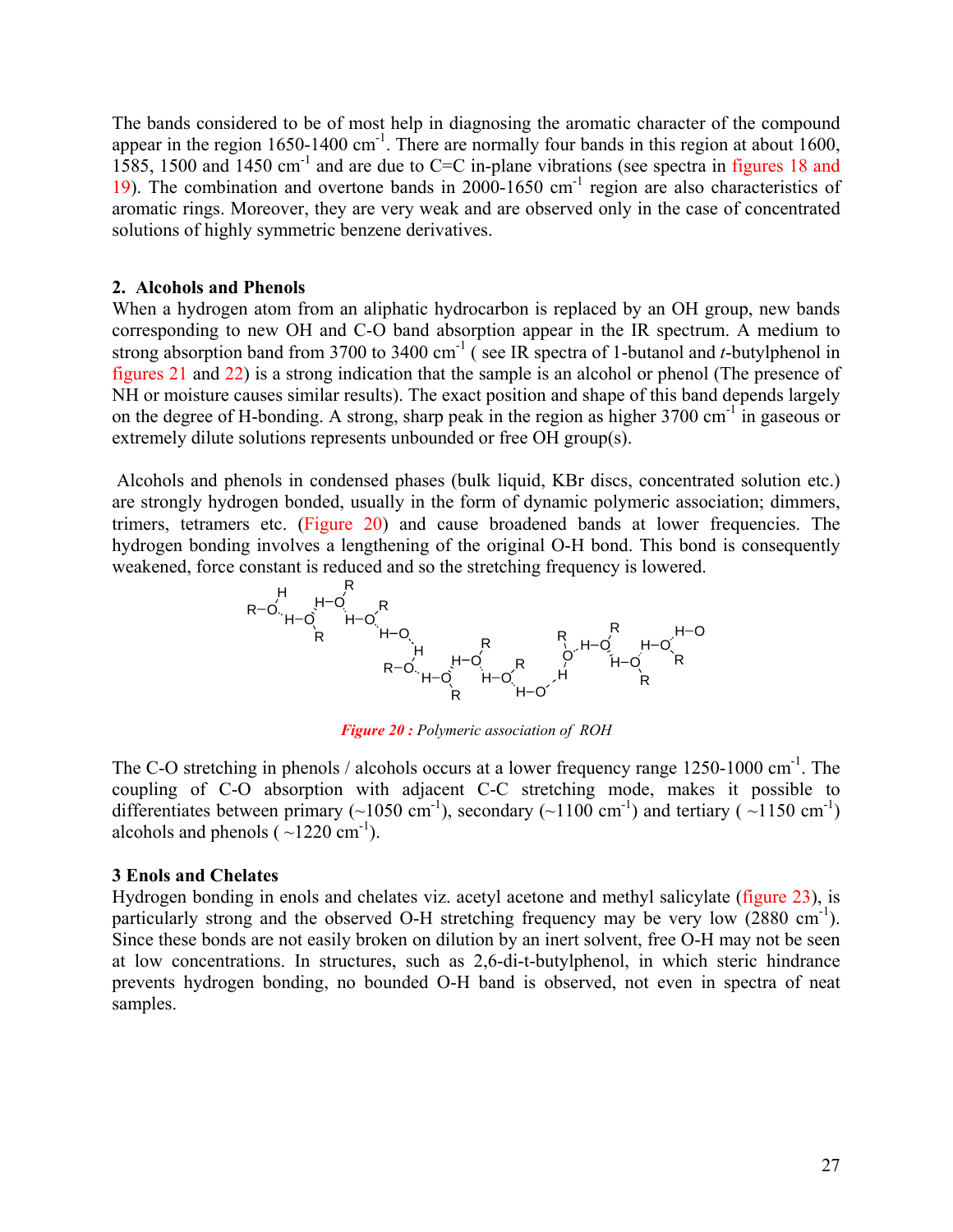

 *Figure 21 : The infrared spectrum of 1-butanol (neat liquid)*



*Figure 22 : The infrared spectrum of t-butylphenol (nujol mull)*







acetyl acetone methyl salicylate 2,6-di-tert.-butylphenol

*Figure 23 : H-boned structures of acetyl acetone and methyl salicylate and sterically hindered 2,6-di-tert. butylphenol*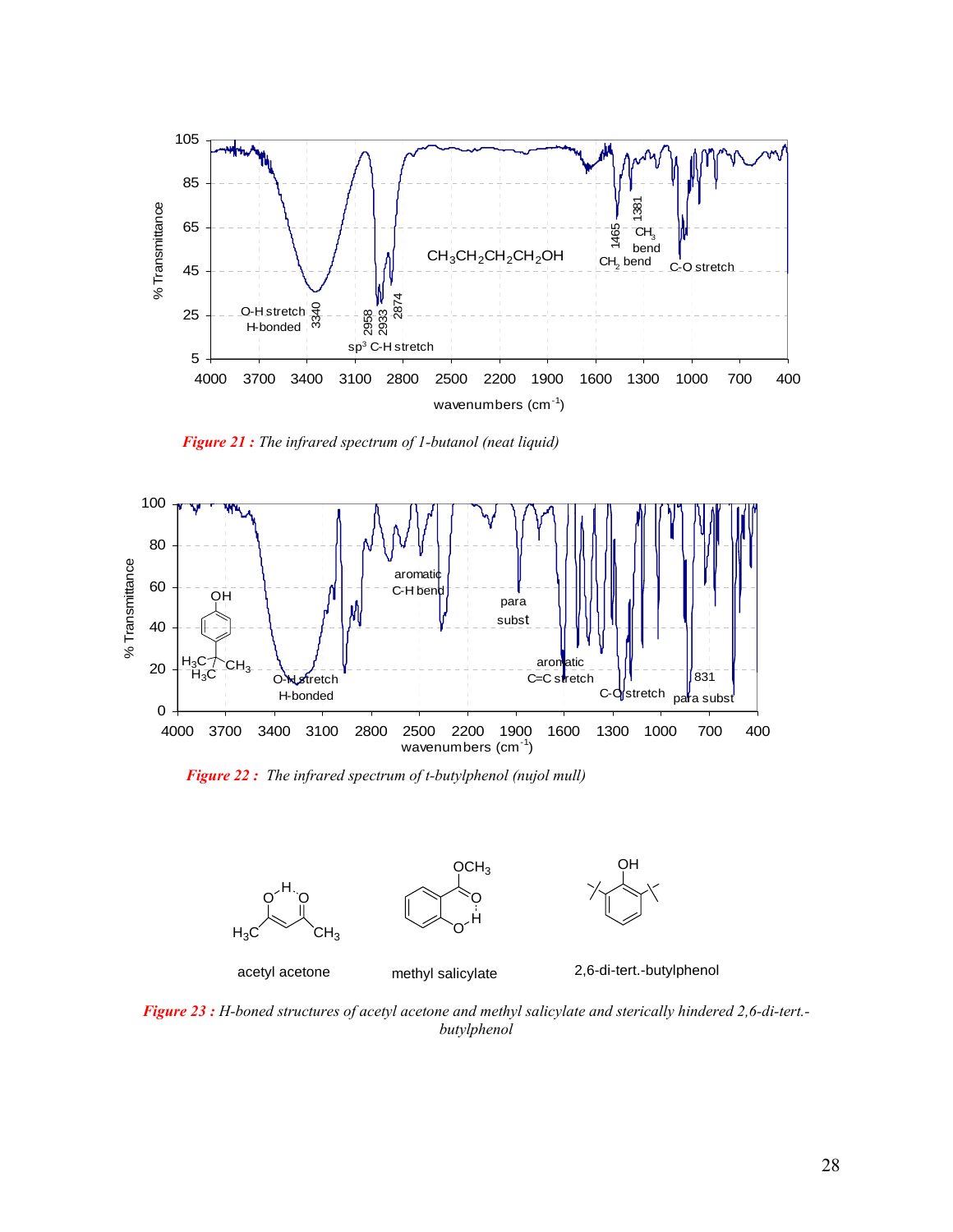#### **4. Ethers and Epoxides**

In the spectra of aliphatic ethers, the most characteristic absorption is a strong band in the 1150-  $1000 \text{ cm}^{-1}$  region because of asymmetric C-O-C stretching, but a band in this region is also observed in other oxy compounds like alcohols, aldehydes, ketones, acids etc. Therefore, we consider the possibility that a compound is ether or an epoxide only if the unknown oxy compound shows no absorption bands in O-H (3750-3000 cm<sup>-1</sup>) or carbonyl (1850-1550 cm<sup>-1</sup>) regions.

The conjugation of ether with carbon-carbon double bond or phenyl ring shifts the C-O-C symmetric stretching to  $\sim$ 1250 cm<sup>-1</sup>. The resonance increases the bond order from single to partial double bond and so higher the force constant and higher the absorption frequency (figure 24).



*Figure 24 : The resonance effects in vinyl ethers and aryl alkyl ether* 

## **5 Carbonyl Compounds**

The absorption peak for C=O stretching in the region 1870 to 1600 cm<sup>-1</sup> is perhaps the easiest band to recognize in IR spectrum and is extremely useful in analysis of carbonyl compounds. The changes in C=O stretching frequency in various carbonyl compounds viz. aldehydes, ketones, acids, esters, amides, acid halides, anhydrides etc. can be explained by considering (i) electronic and mass effects of neighboring substituents (ii) resonance effects ( both C=C and heteroatom lone pair) (iii) hydrogen bonding (inter and intramolecular) (iv) ring strain etc. It is customary to refer to the absorption frequency of a saturated aliphatic ketone at  $1715 \text{ cm}^{-1}$  as normal value and changes in the environment of the carbonyl group can either lower or raise the absorption frequency from the "normal" value.

**(i) Inductive and Resonance Effects:** The replacement of an alkyl group of the saturated aliphatic ketone by a heteroatom  $(O, N)$  shifts the C=O stretching frequencies due to inductive and resonance effects. In esters, the oxygen due to inductive effect withdraws the electrons from carbonyl group (figure 25) and increases the C=O bond strength and thus the frequency of absorption. In amides, due to the conjugation of lone pair of electrons on nitrogen atom, the resonance effect increases the C=O bond length and reduces the C=O absorption frequency. Therefore, C=O absorption frequencies due to resonance effects in amides are lowered but due to inductive effect in esters are increased than those observed in ketones.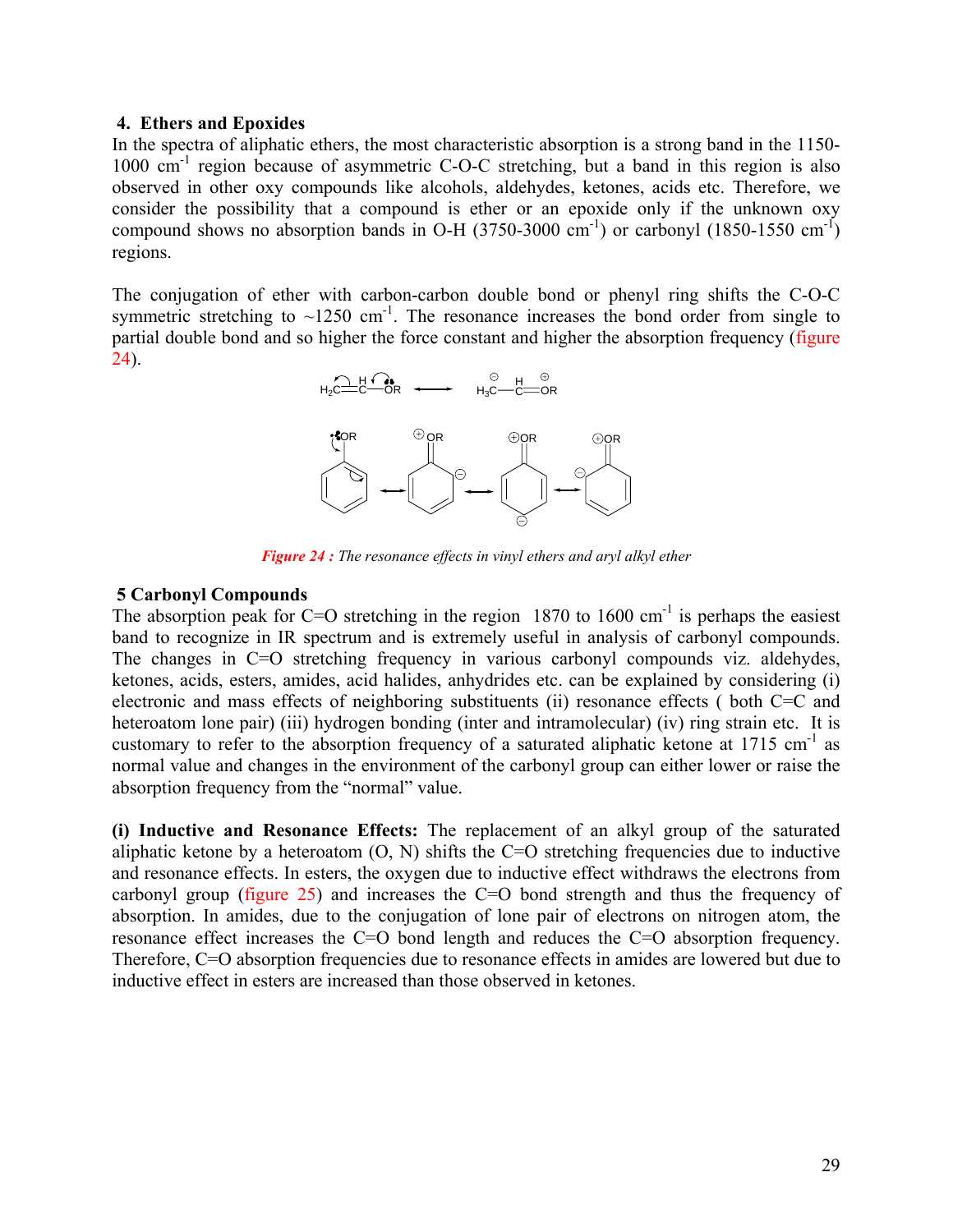

*Figure 25 : Inductive and resonance effects in ester and amide groups* 

In acid chlorides, the halogen atom strengthens the  $C=O$  bond through inductive effect and shifts the C=O stretching frequencies even higher than are found in esters. The acid anhydrides give two bands in C=O stretching frequency region due to symmetric  $(\sim 1820 \text{ cm}^{-1})$  and asymmetric  $(-1760 \text{ cm}^3)$  stretching vibrations (figure 26).



*Figure 26 : Inductive effect in acid chloride and C=O stretch in anhydride* 

**(ii) Conjugation Effects:** The C=O stretching frequencies for carbon-carbon double bond conjugated systems are generally lower by  $25-45$  cm<sup>-1</sup> than those of corresponding nonconjugated compounds. The delocalization of  $\pi$ -electrons in the C=O and C=C bonds lead to partial double bond character in C=O and C=C bonds and lowers the force constant (figure 27). Greater is the ability of delocalization of electrons, the more is lowering in C=O stretching frequency. In general *s*-cis conformations absorb at higher frequency than *s*-trans conformations. A similar lowering in C=O stretching frequency occurs when an aryl ring is conjugated with carbonyl compound.



*Figure 27 : Resonance effects and s-cis and s-trans structures in enones* 

**(iii) Ring Size Effects:** Six-membered rings with carbonyl group e.g. cyclohexanone absorb at normal value i.e.  $1715 \text{ cm}^{-1}$ . Decrease in ring size increases the C=O stretching frequency. Smaller rings require the use of more p- character to make C-C bonds for the requisite small angles. This gives more s character to the C=O sigma bond and thus results in strengthening of C=O double bond.

The comparison of C=O stretching frequencies of various compounds in figure 28 shows that in ketones and esters,  $\sim 30 \text{ cm}^{-1}$  increase in frequency occurs on moving to one carbon lower ring.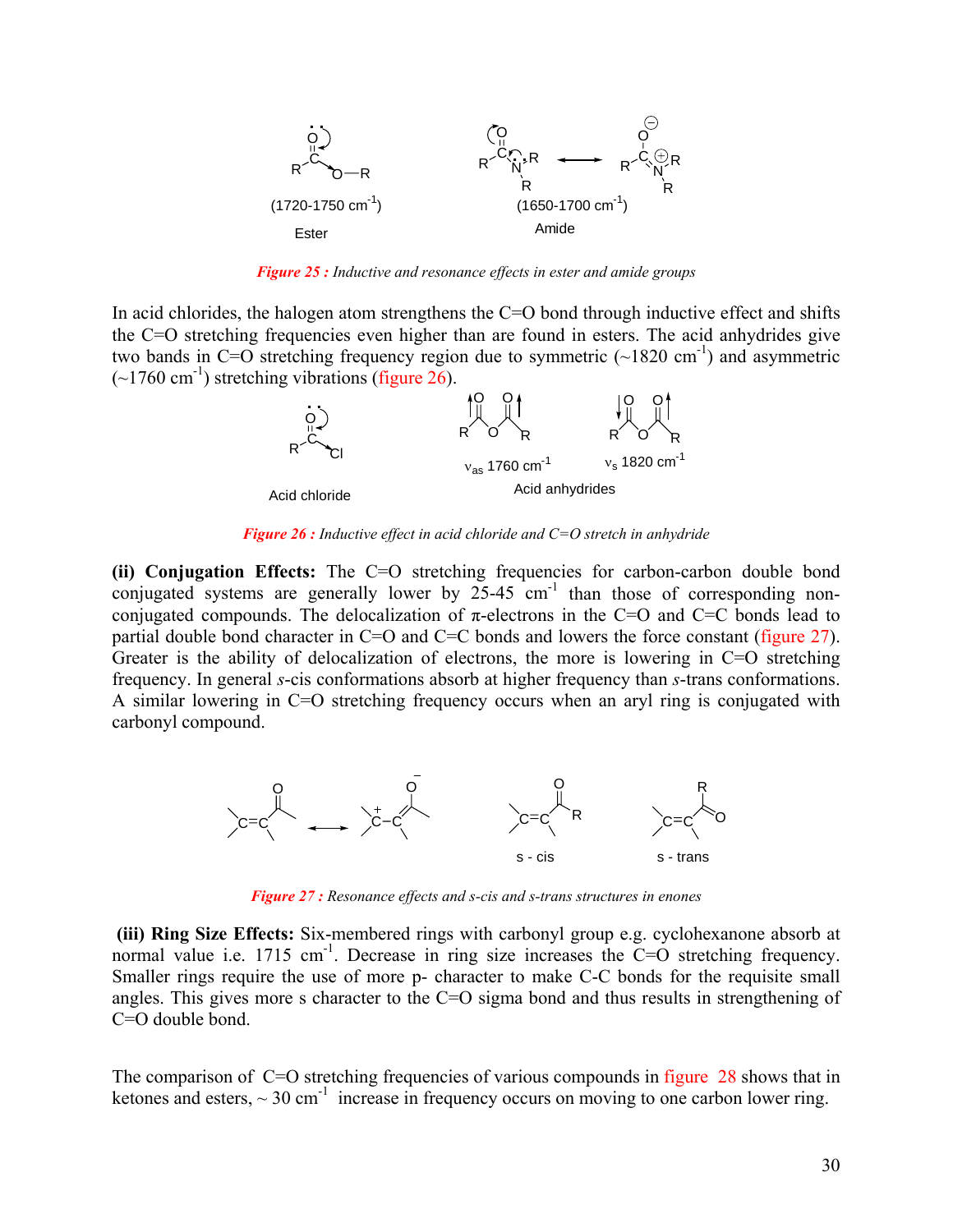

*Figure 28 : C=O stretching frequencies in various compounds* 

**(iv) Hydrogen Bonding Effects:** Hydrogen bonding to a C=O group withdraws electrons from oxygen and lowers the C=O double bond character. This results in lowering of C=O absorption frequency. More effective is the hydrogen bonding, higher will be the lowering in C=O absorption frequencies.



*Figure 29 : H-bonding effects on C=O stretch* 

The monomeric carboxylic acids (in very dilute solutions) absorb at  $\sim$ 1760 cm<sup>-1</sup>. The dimerization of carboxylic acids in their concentrated solutions or in solid state lowers the carboxyl carbonyl frequency to  $1710 \text{ cm}^{-1}$ . The more effective intramolecular hydrogen bonding in methyl salicylate lowers the C=O stretching frequency to  $1680 \text{ cm}^{-1}$  than observed at 1700 cm  $\frac{1}{1}$  in case of methyl *p*-hydroxybenzoate.

### **a. Aldehydes and Ketones**

Aliphatic aldehydes show strong C=O stretching in the region of  $1740 - 1725$  cm<sup>-1</sup>. The conjugation of an aldehyde to a C=C or a phenyl group lowers  $\overline{C}$ =O stretching by ~ 30 cm<sup>-1</sup>. This effect is seen in benzaldehyde in which aryl group is attached directly to the carbonyl group and shifts C=O stretch to 1701 cm<sup>-1</sup> (see IR spectrum of benzaldehyde, figure 30). Aldehyde C-H stretching vibrations appear as a pair of weak bands between  $2860-2800$  and  $2760-2700$  cm<sup>-1</sup>. The higher C-H stretching band (2860-2800 cm<sup>-1</sup>) of aldehyde is often buried under aliphatic C-H band. But the lower C-H band at  $2760-2700$  cm<sup>-1</sup> is usually used to distinguish aldehydes from ketones. The C-H bending vibrations appear between  $945-780$  cm<sup>-1</sup>.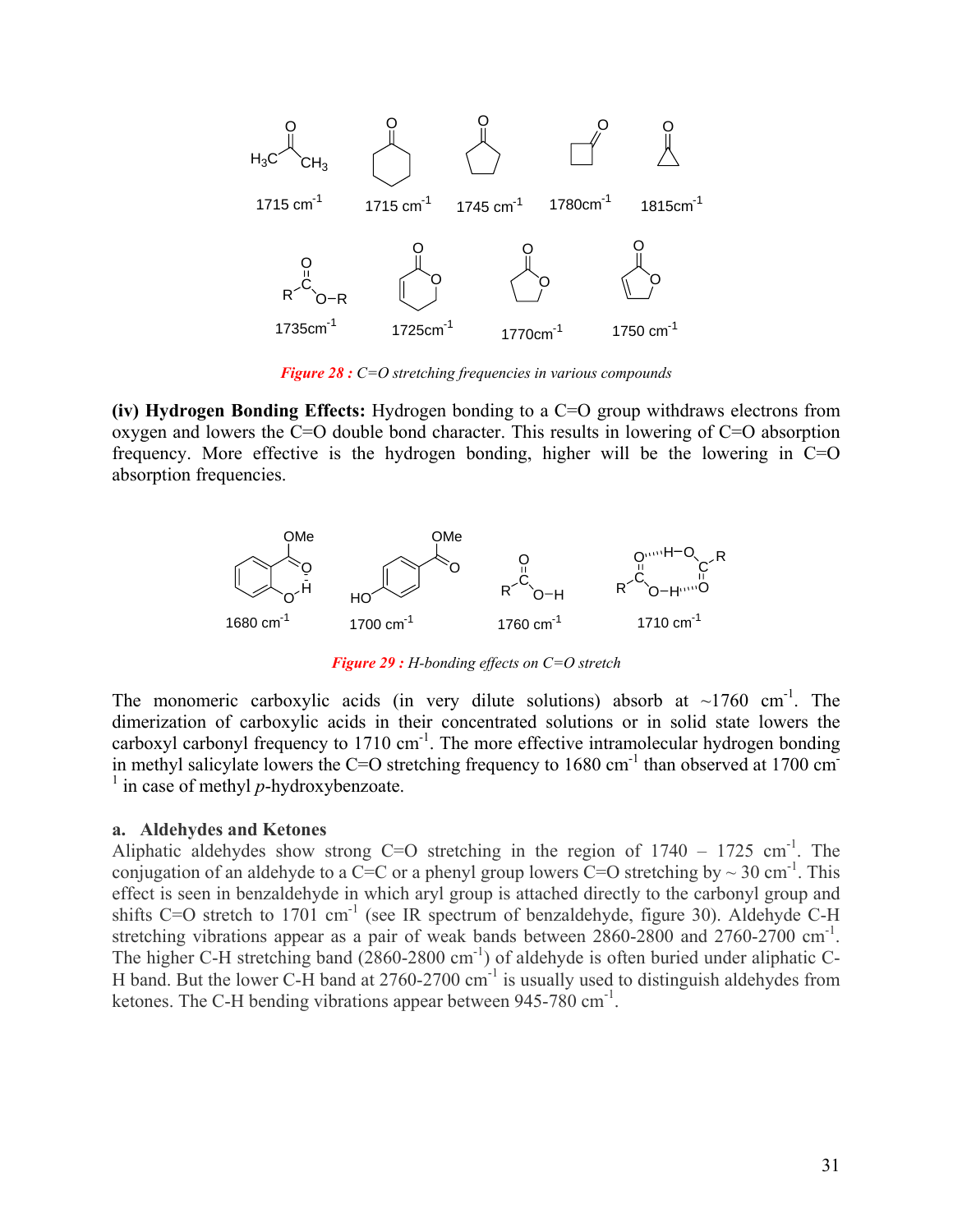

 *Figure 30 : The infrared spectrum of benzaldehyde (neat liquid)*

The aliphatic acyclic ketones show C=O stretching between  $1720$  to  $1700$  cm<sup>-1</sup> which is shifted to lower frequencies by 20-30 cm<sup>-1</sup> on conjugation with C=C or phenyl ring. The presence of two conjugated groups as in benzophenone further lowers the C=O stretching frequency to 1665 cm<sup>-</sup>  $<sup>1</sup>$  (figures 31 and 32).</sup>



 *Figure 31 : The infrared spectrum of acetophenone (neat liquid)*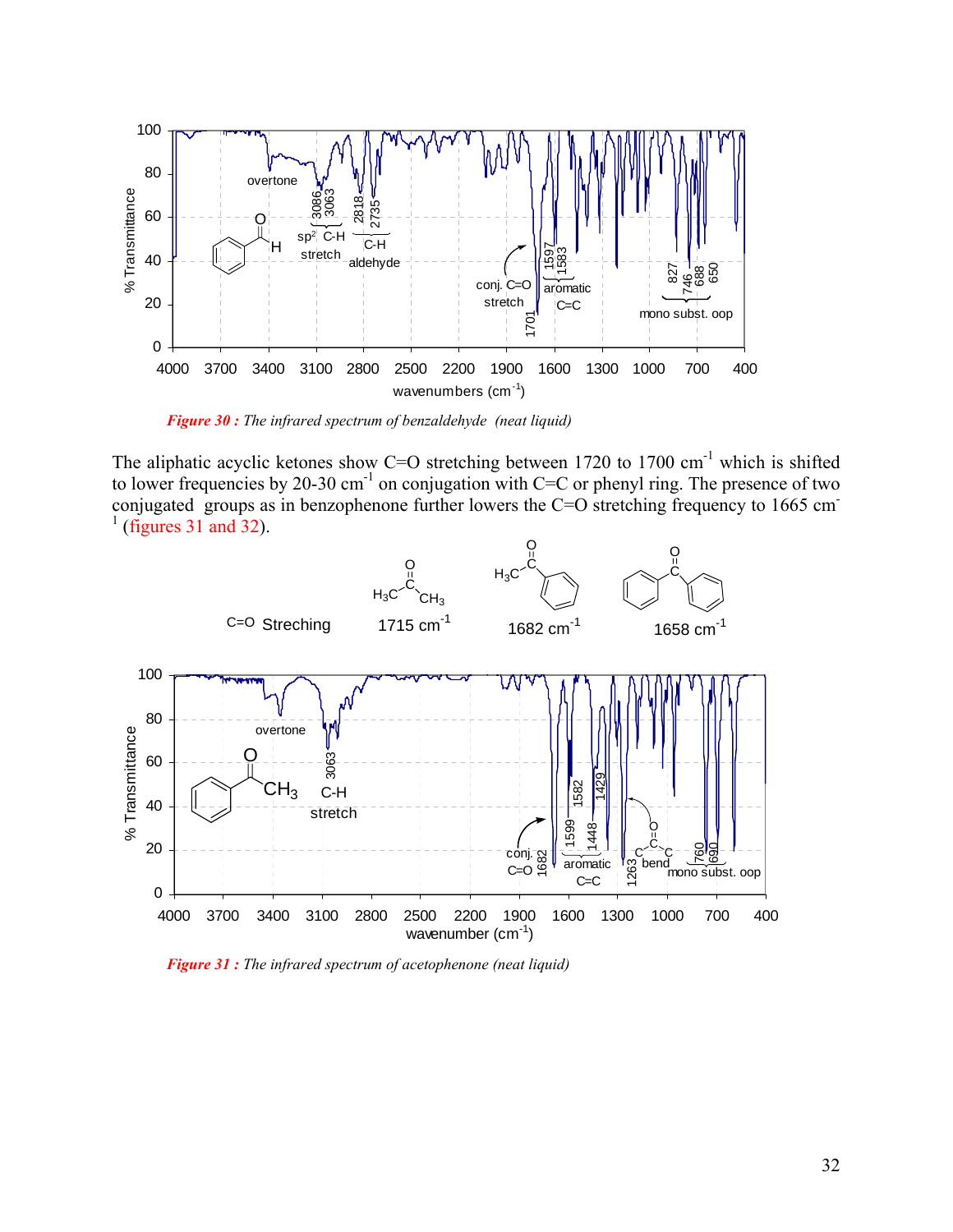

 *Figure 32 : The infrared spectrum of benzophenone (nujol mull)*

In case of cyclic ketones, the coupling between  $C=O$  stretching and  $C(=O)-C$  single bond causes increase in C=O stretching frequency as the C-C(=O) angle decreases (figure 28).

#### **b. Carboxylic Acids, Esters and Carboxylates**

In case of carboxylic acids, in solid state or pure liquid state, the intermolecular hydrogen bonding weakens the C=O bond and thus lower the stretching frequency to  $\sim$ 1720 cm<sup>-1</sup>. The O-H stretch appears as a very broad band between  $3400 - 2500$  cm<sup>-1</sup> (see IR spectrum of benzoic acid, figure 33). The appearance of strong C=O stretching along with broad hydroxyl peak centered at  $\sim$  3000 cm<sup>-1</sup> in an IR spectrum certainly shows the presence of carboxylic acid. In addition a medium intensity C=O stretch appears between  $1320 - 1260$  cm<sup>-1</sup>. In dilute solutions, the carboxylic acids attain monomeric structures and the inductive effect of oxygen shifts the C=O absorption band to higher values  $(1760 - 1730 \text{ cm}^{-1})$  than observed in ketones.



 *Figure 33 : The infrared spectrum of benzoic acid (nujol mull)*

In case of esters, the C=O stretching appears in the range  $1750-1730$  cm<sup>-1</sup> and strong C-O stretching absorption appears in the range 1300 -1000 cm<sup>-1</sup>. The esters of  $\alpha, \beta$ -unsaturated or aryl carboxylic acids due to conjugation absorb at lower frequency (figure 34).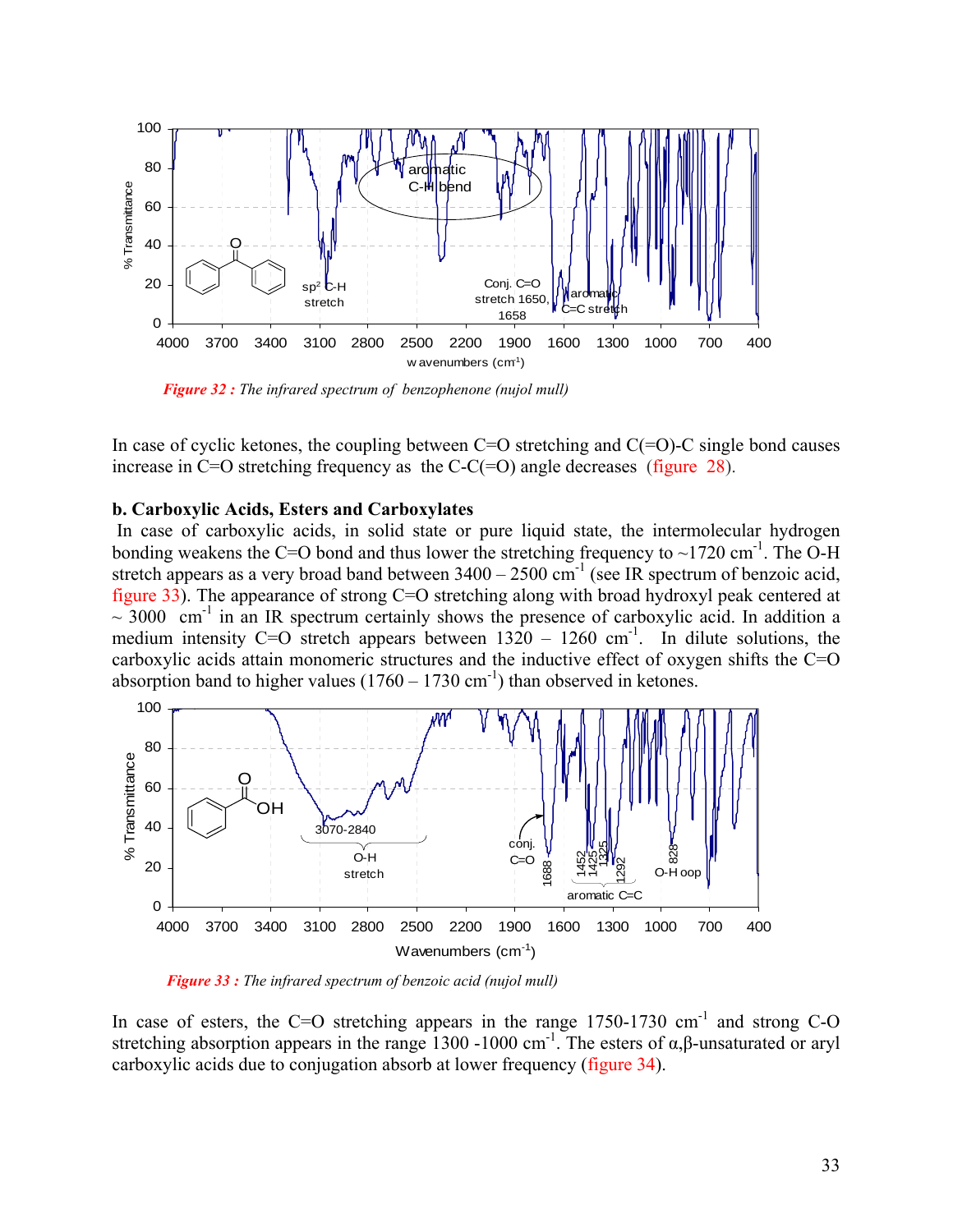

*Figure 34 : Effect of conjugation in cyclic esters* 

If in an ester, C-O oxygen bears electron-withdrawing group viz vinyl, Ph etc., then the  $C=O$ stretching is shifted to higher values  $(\sim 1770 \text{ cm}^{-1})$  (figures 34 and 35, see IR spectrum of vinyl acetate in figure 36). This increases the electron-withdrawing ability of oxygen causing increase in carbonyl double bond character.



*Figure 35 : Resonance effects in vinyl esters*



 *Figure 36 : The infrared spectrum of vinyl acetate (neat liquid)*

In cyclic esters (lactones) C=O stretching is shifted to higher frequency with decreasing ring size. Because of ring strain, γ-butyrolactone shows C=O stretching at 1770 cm<sup>-1</sup>.

In salts of carboxylic acids, expected due to partial carbon – oxygen double bond character the C=O stretching frequency is shifted to lower frequencies at  $\sim 1600 \text{ cm}^{-1}$ .



#### **c. Acid Chlorides and Anhydrides**

Both carboxylic acid halides and anhydrides show strong C=O absorptions at characteristically high frequencies  $> 1800 \text{ cm}^{-1}$  and are easily differentiated form other carbonyl compounds.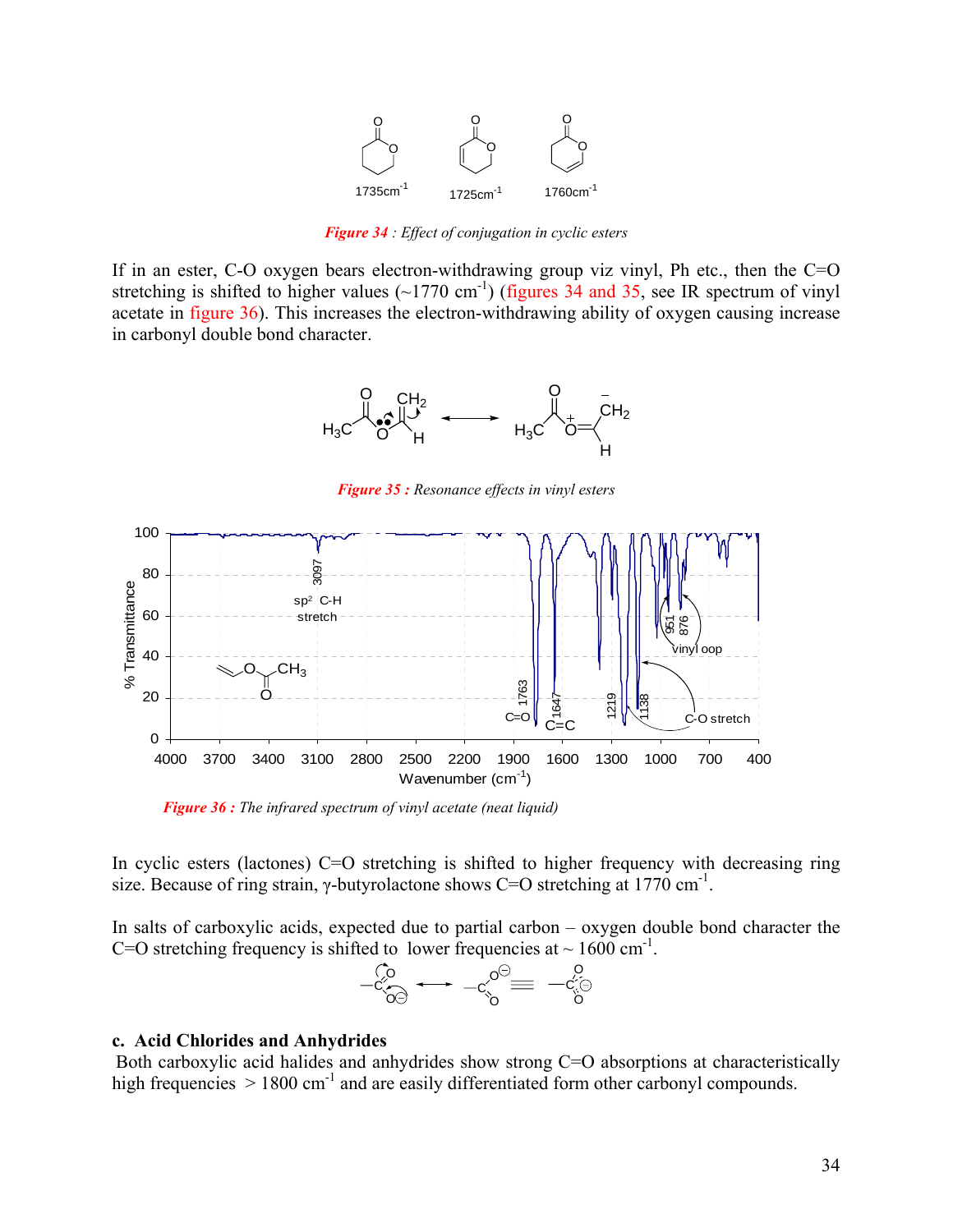The acid anhydrides show two absorption bands in carbonyl region at 1820 cm<sup>-1</sup> due to symmetric and at 1760 cm<sup>-1</sup> due to asymmetric stretching vibrations. In case of anhydrides of conjugated carboxylic acids, the frequencies due to these bands are shifted to 1775 and 1720 cm-<sup>1</sup>. The effect of conjugation is clearly visible in IR spectrum of benzoyl anhydride in figure 37. The strong and broad C-O stretching vibrations appear in the region  $1300 - 900$  cm<sup>-1</sup>. In case of acid chlorides, the C=O stretching frequencies appear at  $1810-1790$  cm<sup>-1</sup> which is attributed to high electronegativity of chlorine.



 *Figure 37 : The infrared spectrum of benzoyl anhydride (nujol mull)*

## **d. Amides**

In case of amides strong resonance participation of lone pair of electrons by amide nitrogen weakens the carbonyl bond. Consequently, the C=O stretching frequency in amides appears in the range 1680-1630 cm<sup>-1</sup> i.e. 20-50 cm<sup>-1</sup> lower than that of  $C=O$  stretching of ketones. The C=O stretching band in IR spectra of amide is called amide I band. In primary and secondary amides, NH deformation band appears in the region  $1655 - 1595$  cm<sup>-1</sup> and is called amide II band.

In the solid or pure liquid state, primary amides, which are highly hydrogen bonded, exhibit two N-H stretching bands, one at 3550 cm<sup>-1</sup> due to N-H asymmetric stretching and other at 3180 cm<sup>-1</sup> due to N-H symmetric stretching. In dilute solutions, due to lowering in degree of hydrogen bonding, the absorption bands shift to higher frequencies at  $3500$  and  $3400$  cm<sup>-1</sup>, respectively. The secondary amides show only one N-H band at  $\sim$  3300 cm<sup>-1</sup>. The comparison of double and triple bond stretching vibrations has been given in table 8.

| Table 8 : Important double and triple bond Stretching vibrations at a glance |  |
|------------------------------------------------------------------------------|--|
|------------------------------------------------------------------------------|--|

|              | <i>Vibration</i> | Frequency $(cm^{-1})$ | Intensity |
|--------------|------------------|-----------------------|-----------|
| Double bonds |                  |                       |           |
| $C=C$        | Alkene           | 1680-1600             | $m-w$     |
|              | Aromatic         | 1600 and 1475         | $m-w$     |
| $C=O$        | Aldehyde         | 1740-1720             | S         |